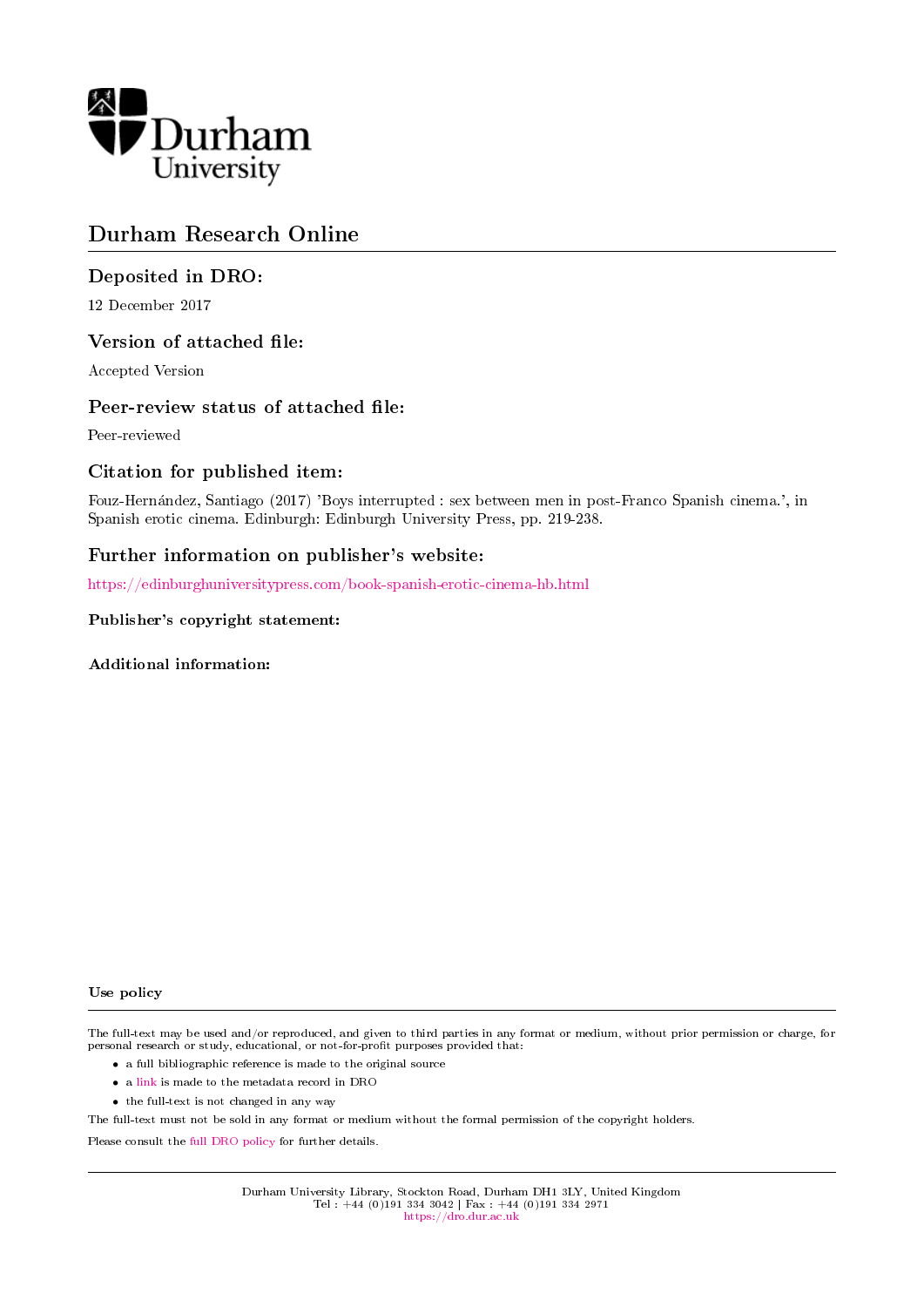#### **13. Boys Interrupted: Sex between Men in post-Franco Spanish Cinema.**

#### **Santiago Fouz-Hernández**

The history of male same-sex desire in Spanish cinema has been widely documented in a plethora of articles, PhD theses and books published in the last twenty five years or so, starting with Smith in 1992, and culminating most recently with dedicated monographs by Melero Salvador (2010), Perriam (2013) and Berzosa (2014). As these studies convincingly argue, we have come a long way from what Alfeo Álvarez, writing in the year 2000, called 'veiled representations' during the Francoist period. Indeed, authors including Llamas (1995) have talked about a certain over-exposure of gay men and especially gay male bodies in Spanish films since the 1990s. This new visibility, however, has not necessarily brought about sexual fulfilment for gay male characters on screen. While male nudity has become commonplace in recent Spanish cinema (although full frontals are still somewhat taboo), $\frac{1}{1}$  actual sex scenes between men are still relatively rare, obliquely represented or extremely short, often interrupted halfway through. Interruptions, of sorts, are by definition part of what differentiates erotic cinema from pornography. As Tanya Krzywinska has argued, films aimed at broad audiences have to find ways 'of suggesting sex without actually showing it' (2006: 29). Some of these 'ways', as she goes on to explain, include ellipses, cutaways, or visual barriers (27-31). One of the main points that Linda Williams makes in *Screening Sex* is precisely about the double meaning of the verb 'to screen' 'as both revelation and concealing' (2008: 3), a tension that is productively explored throughout her book. The remit of this book is to study Spanish *erotic* cinema, not pornography. In that sense, it is perhaps to be expected that in the films that I am about to discuss sex between men will not be represented in overtly explicit ways. It is worth noting that when discussing the 'concealment' of sex both Krzywinska and Williams are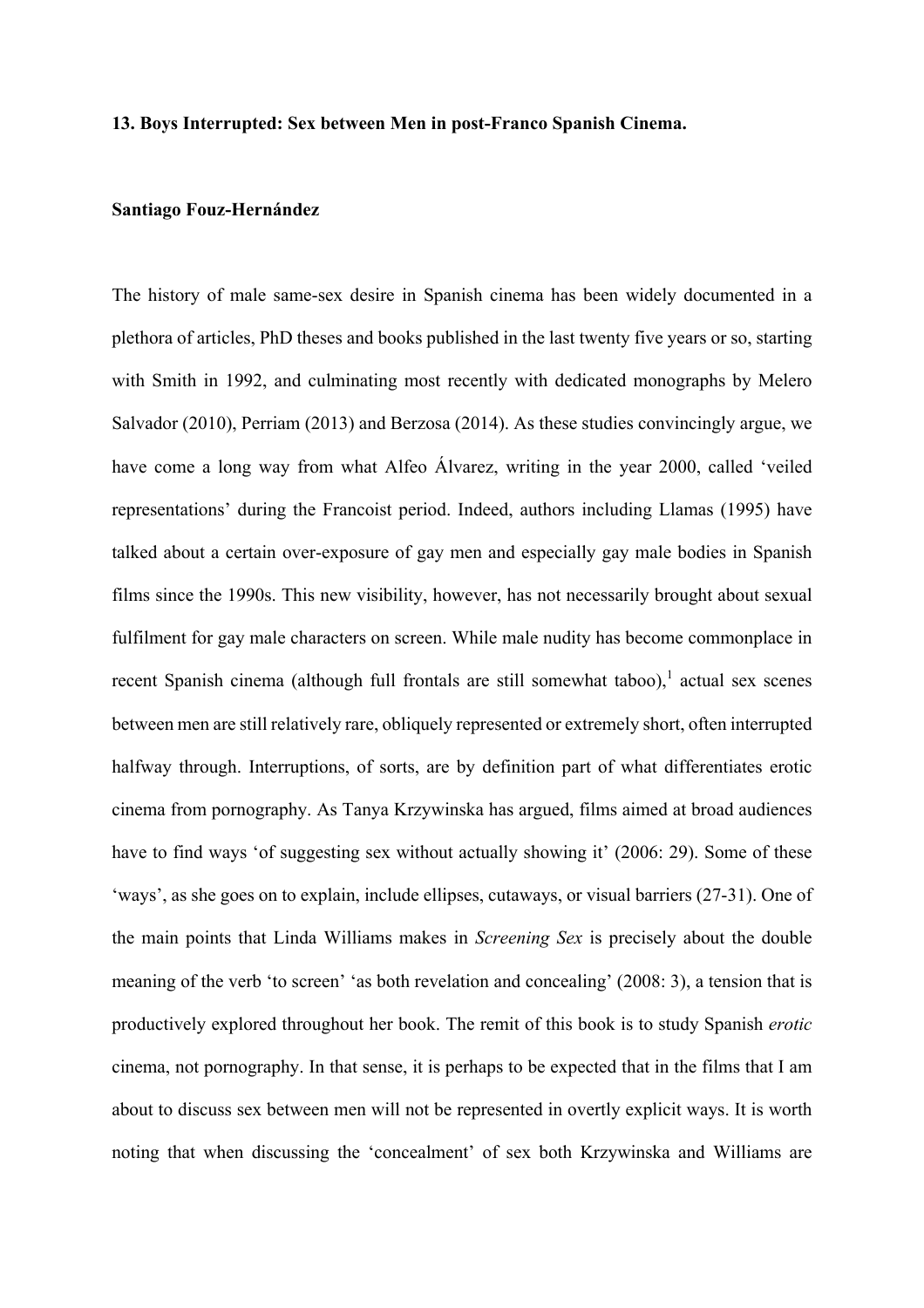referring mostly to either family-friendly mainstream films or films produced under certain censorship or commercial boundaries. The films that I will discuss in this chapter were all released after the abolition of censorship in post-Franco Spain and, especially the more recent ones, are aimed at GLBT or GLBT-friendly audiences. It is the persistence of abrupt, awkward, and sometimes violent disruptions of erotic scenes involving sex between men that concerns me here, especially when these occur in sharp contrast with heterosexual sex scenes.<sup>2</sup>

Many Spanish films of the last two decades still present sex between men as illicit or in some ways off-limits. As Melero Salvador has noted, while gay sex gained visibility in specialised magazines during the Spanish transition, it was almost invisible in the cinema of the period. His discussion of Manuel Iglesia's *Jóvenes viciosas/Horny Girls* (1980) perfectly sums it up: 'sex scenes involving the girls where everywhere, while those involving the gay guy were over before even starting' (2011: 133-34). Even openly gay male directors like Eloy de la Iglesia or Ventura Pons have tended to stage gay male sex scenes in contexts associated with prostitution, or based on the traditional Greek Model with considerable age and class differences between the two men involved.<sup>3</sup> These modes of representation reveal a recurring pattern that could lead some audiences to perceive sex between men as criminal and risky, sometimes leading to illness and even death – patterns that were memorably critiqued by Vito Russo (1987) in his ground-breaking study about 'homosexuality in the movies' over three decades ago (the book was first published in 1981). By frequently cutting short erotic scenes between men, these films are not only ironically decreasing the visibility of a social minority characterised precisely for its sexuality, but also frustrating the visual/sensual pleasure for those spectators who may identify with the characters involved in the sex act. This creates a sense of frustration that could be interpreted as 'queer failure' in psychoanalytical and capitalist modes of thinking that read same-sex relationships as unauthentic, unreal, unsuccessful – as Halberstam summarises (2011: 94-96). As Edelman argues, the disassociation of gay sex from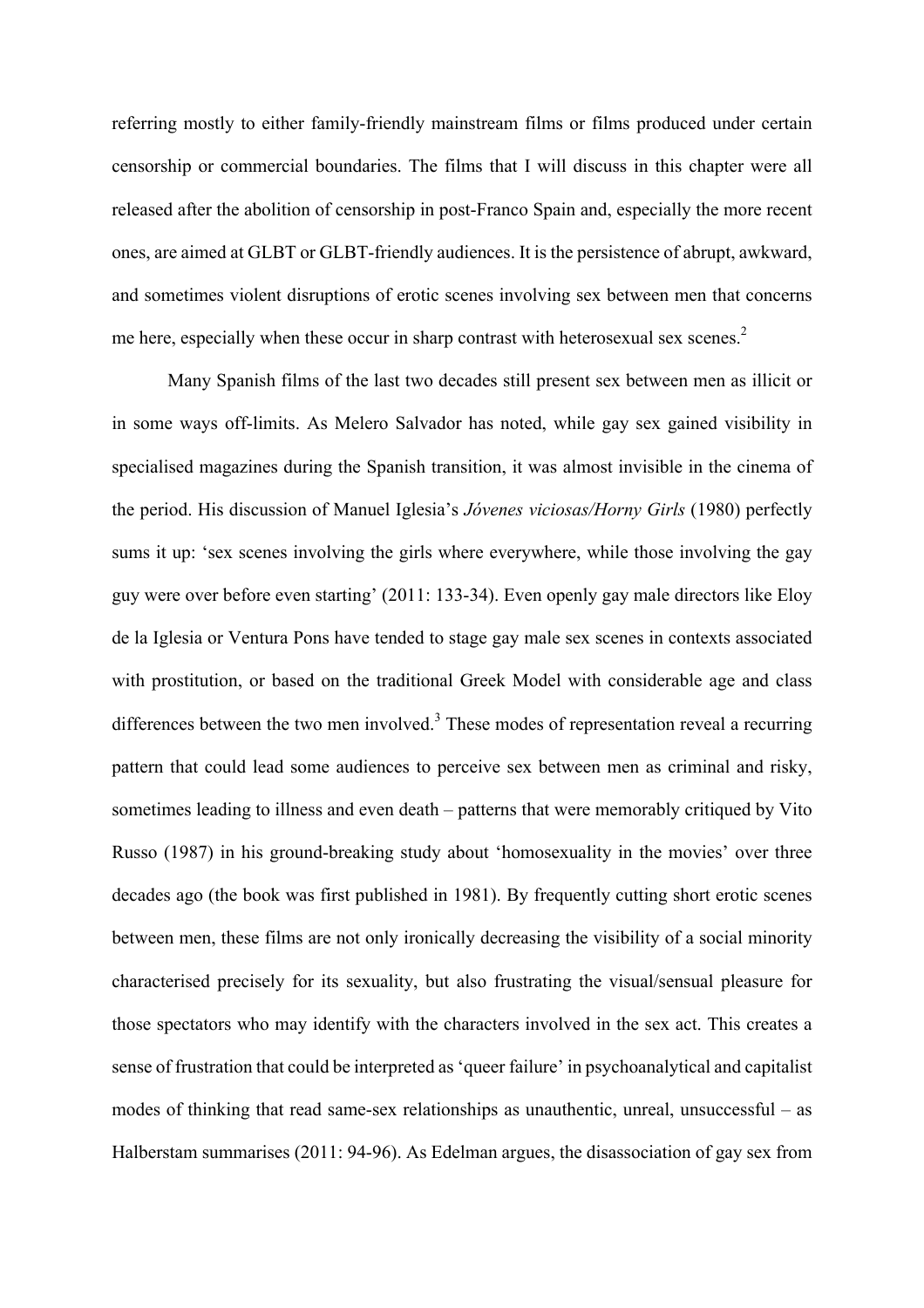reproduction leads to its perception as incompatible with the idea of futurity symbolised in the figure of the child (2004: 11-13), and therefore incomplete within the paradigm of heterofuturity, a concept symbolically contained in the frequent recurrence of unfinished business in the film examples that I am about to discuss.<sup>4</sup>

This chapter will focus in particular on well-known commercial feature films produced in the last two decades, but will also make reference to pioneering examples found in the early work of Eloy de la Iglesia and Pedro Almodóvar – directors whose more recent work will also be considered. To start I will examine technical effects used to curtail erotic scenes between men, either through editing, props, sets or lighting effects, to then focus on more literal interruptions by female and male characters that enter the scene preventing the sex act from culminating on screen – or, sometimes, from starting altogether. I will then reflect on possible reasons why this happens so frequently, to finally discuss some examples in which queer spectators may be able to re-imagine this apparently un-representable act as (at least somewhat) satisfying.

## **A Brief Encounters<sup>5</sup>**

Eloy de la Iglesia's *El diputado/Confessions of a Congressman* (1978) is often discussed as one of the earliest films to represent sex between men on the screen – as indeed Faulkner does elsewhere in this collection.<sup>6</sup> Although not explicit by today's standards, the film's portrayal of sex is remarkable for its directness. As Ballesteros (2001: 95-98), Martínez-Expósito (2015: 171), Mira (2004: 504), and Melero Salvador (2004, 2010: 235-250 and 2011) have shown, the film uses the clandestine sexual relationship between the congressman (José Sacristán) and the much younger Juanito (José Luis Alonso) – a kid of humble origins – *didactically* as part of its political and gay-activist agenda. The relationship between the congressman and Juanito also illustrates a number tropes of homosexual relationships on the Spanish screen typical of the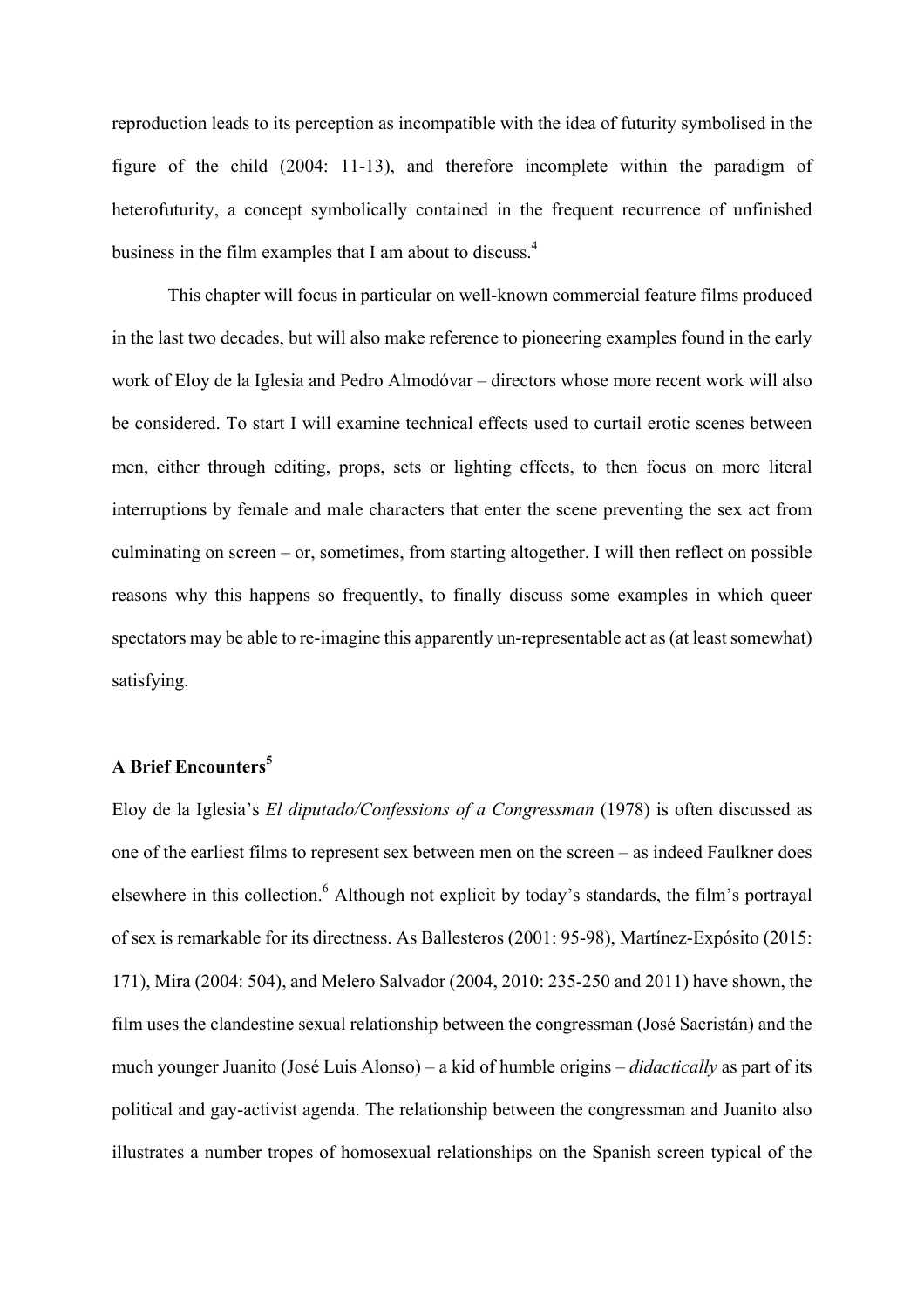transition period, some of which still apply today: age difference, class difference, ambiguous sexuality of at least one of the characters, secrecy and a sense of illicitness that ultimately leads to a tragic ending. Although, as Melero (2011) has convincingly argued, this film will always be remembered as ground-breaking for its focus on homosexuality and its refusal to avoid physical contact between the two men on the screen (including a kiss shown on close up), the central erotic scene between the congressman and Juanito also encapsulates the kind of filming techniques that preclude the visual pleasure of queer spectators. The two men lie in bed in the moments prior to the sex act that we have to assume will follow off-screen. Remarkably, the soundtrack that dominates these brief moments of coy foreplay is typical of the erotic scenes of the *destape* films discussed in other chapters of this collection. The diegetic laughter mixed with non-diegetic music emphasise the relaxed atmosphere of this moment, suggesting, some might argue, a remarkable matter-of-factness about this unusual episode of intimacy between two men on the screen, but also, as William has explained, a musical interlude to make the sexually explicit content more palatable for audiences who were not yet used to the sounds of sex on the screen (2008: 82-84). Yet, this sense of harmony timidly implied by the soundtrack is negated in the wardrobe and camerawork, which seem to suggest the opposite. The congressman remains fully clothed and positioned on top, temporary reaffirming the power imbalance while assuming the position of the voyeuristic camera, which, in a series of overhead shots, focuses on the half-nude body of the blond adolescent youth. The lighting, overwhelmingly focused on Juanito, emphasises his objectification and also his fair skin, which adds an extra visual layer to the juxtaposition with the older man whose body, as Martínez-Expósito notes with regards to openly gay (usually mature) characters in the films of de la Iglesia, remains 'invisible' (2015: 171). In the build-up to the sex act, the body language further disrupts the power balance. The congressman (and, by extension, the camera – through pointof-view shots) practically worships the young man's body with kisses. Juanito eventually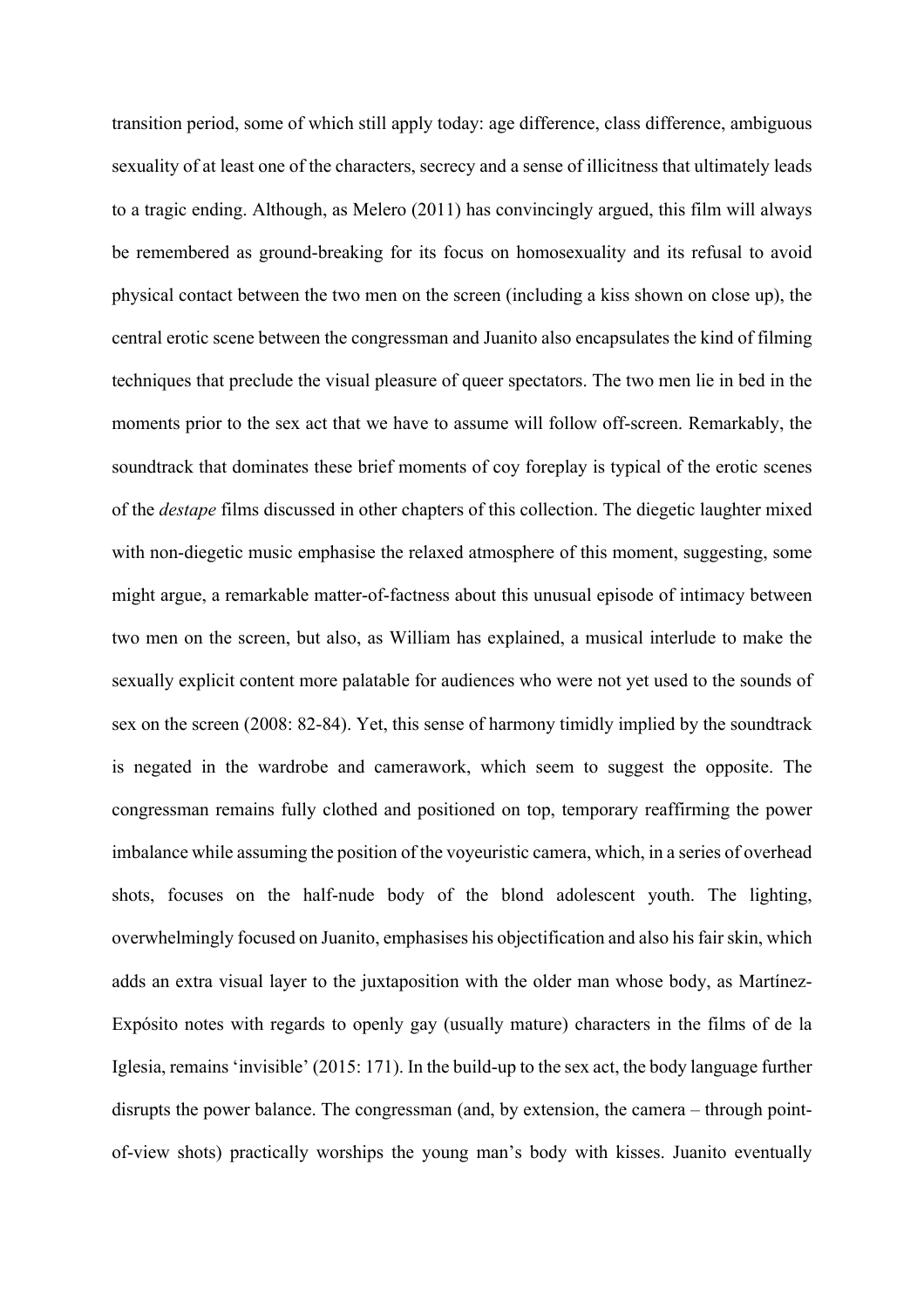reverts the power balance by literally holding the congressman's head in his hands, moving it from side to side at his will and ultimately directing it to his (unseen) penis. This rebalancing of power is underscored by the POV shots, now switched to Juanito's perspective. A fade to black is used to omit the actual sex act just as the older man is about to perform fellatio on the boy, cutting directly to the congressman opening the curtains the next morning.

Another famous erotic scene between men of the transition period is the one almost immediately following the first encounter between Rizza (Imanol Arias) and Sadec (Antonio Banderas) in one of Almodóvar's earliest films, *Laberinto de pasiones/Labyrinths of Passion*  (1982). Perhaps surprisingly, sex is similarly absent here. As in *El diputado*, here the scenes leading up to the sex act build up considerable homoerotic tension. The mise en scène at Sadec's apartment further sexualises the scene: the room is decorated with posters of naked male pin-ups and a mirror that reflects the men's bodies as they embrace (and, we are led to assume, while they have sex off-screen). Yet, the sex act is, once again, omitted. A sudden cut takes us to the bathroom where Rizza washes his (off-screen) genitals, thus confirming that he has just ejaculated.

Sex between men in Almodóvar's later *La ley del deseo/Law of Desire* (1987) is much more explicit and this is one of the reasons why the film is often heralded as ground-breaking for its representation of gay male relationships (see, for example, Fouz-Hernández and Perriam 2000: 97). The oft-commented opening sequence includes a scene of simulated masturbation in a pornographic film-within-the-film followed by a brief scene where Antonio (Antonio Banderas), one of the spectators at the cinema, starts masturbating in the theatre's bathroom. The depiction of solitary pleasure within the first few minutes of the film has been praised for ensuring 'maximal identification between both screen/spectator pleasure and activity', especially at a time when the panic associated with the HIV and AIDS crisis was at a peak in the western world, leading to an increase of both male masturbation films and the practice itself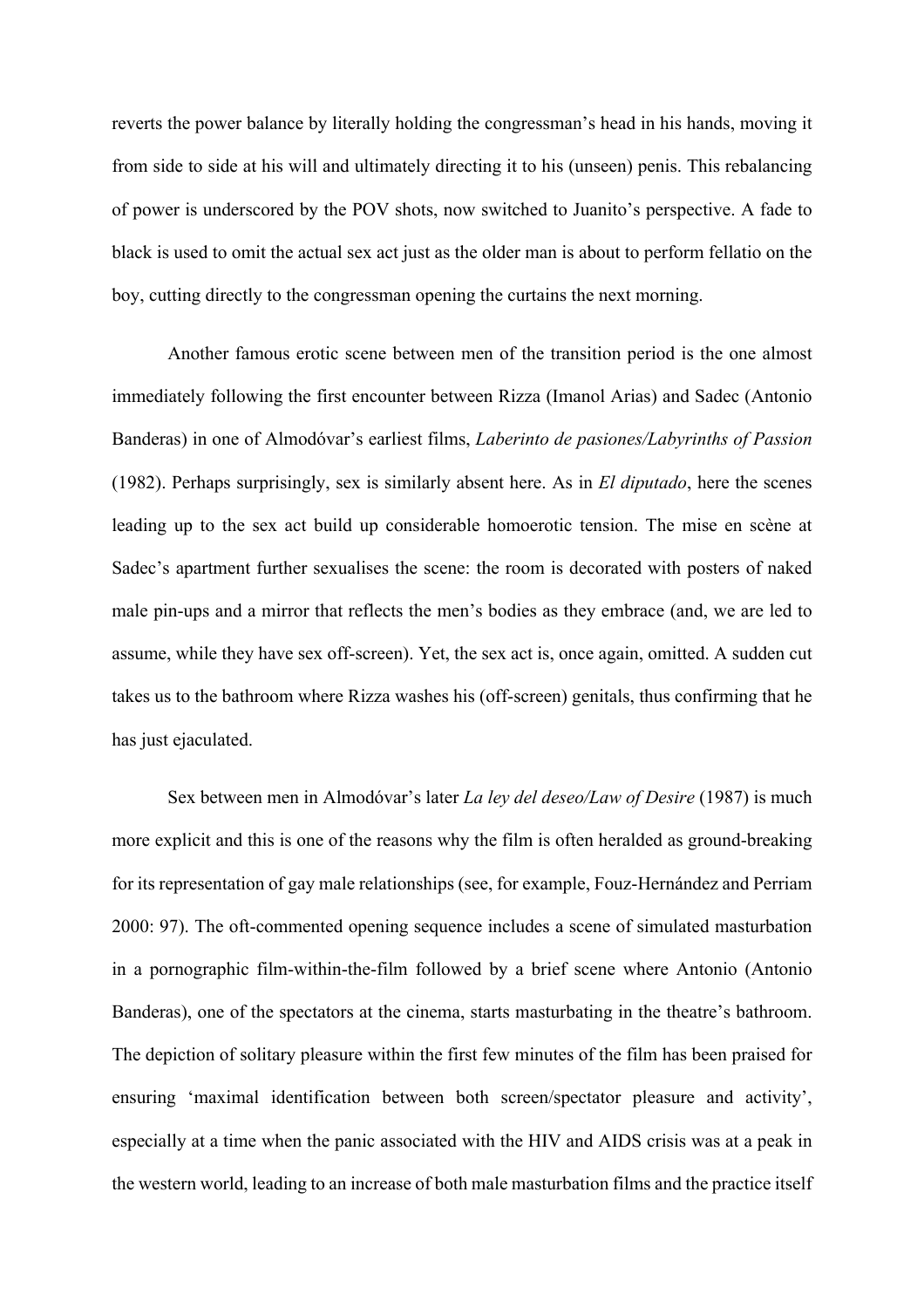(Jackson 1995: 175). Yet, the emphasis on the constructedness of the first scene (the presence of a crew member at the end, the shots of the dubbing actors and the cutting room), and the fact that Antonio's masturbation scene is barely initiated on the screen potentially works against both processes of identification and pleasure celebrated by Jackson. Later on in the film, the first sex scene between Pablo (Eusebio Poncela) and Antonio is encouraging in that it not only shows the two men embracing, kissing, naked in bed – and mostly in close-up shots, drawing the spectators closer into the action – but also getting ready for full-on anal intercourse. Interestingly, as Mira has noted, those scenes were enough to make some critics of the conservative Spanish press particularly uncomfortable, suggesting that Almodóvar was seeking to implicate spectators into the homosexual lifestyle depicted on the screen (Mira 2004: 559-560). However, Antonio's inexperience (highlighted by a painful facial expression that Bersani (2010: 75) reads as emphasising the scene's nonpornographic realism), his concerns about venereal diseases and a false start, keep the spectator uncomfortably on edge. The camera gradually zooms out and an invasive overhead shot breaks the sense of intimacy created in the previous close-up shots, literally distancing the spectator from the action. Antonio's outstretched arms also depict him as a martyr as the sex act is about to commence but that we will never see.<sup>7</sup> The necessary interruption to reach for the lubricant leads to another fade to black when Antonio turns the light off.

Sex scenes between men in Almodóvar's more recent work are still relatively scarce and, under close inspection, curiously mild. *La mala educación/Bad Education* (2004) stands out in that it contains frequent and explicit examples of sex between men in ways that, as Gutiérrez-Albilla has argued very persuasively, reconceptualise 'the bodily self's participation in the cinematic experience' (2013: 338). As he writes, with reference to the sex scene between Ángel/Juan (Gael García Bernal) and Sr Berenguer (Lluís Homar), the camerawork (which alternates objective and subjective shots from two different points-of-view) and, in particular,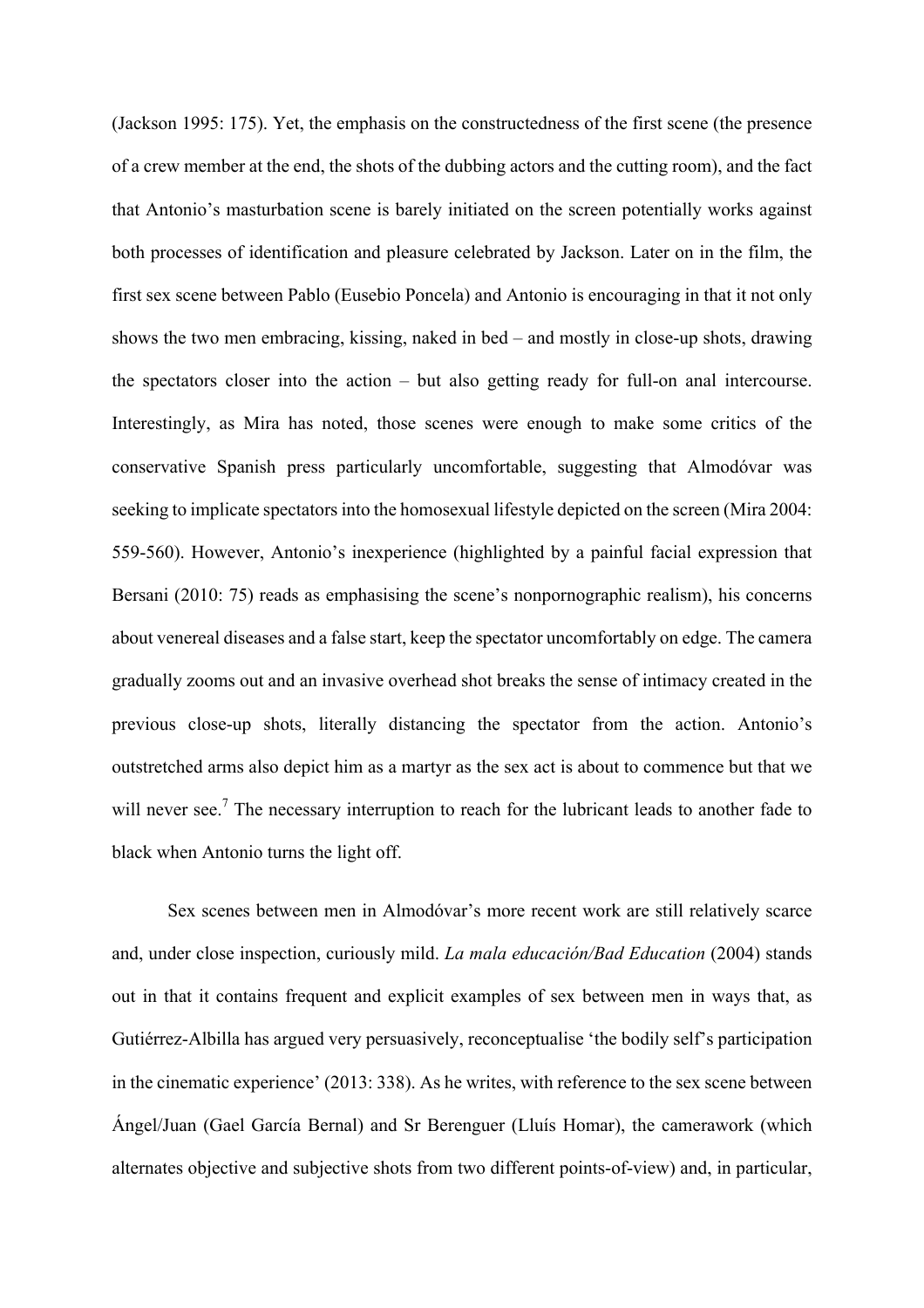the subjective shots filmed with a 'trembling' Super 8 camera held by the characters during the act itself, produce a 'a kind of psychological and emotional disturbance and a physical fragility and disorientation' (2013: 338), not dissimilar to what we saw in *El diputado*. While, as Gutiérrez-Albilla argues, the camerawork situates the subject 'at the centre of the filmic space' (338) and while homoerotic desire impregnates the entire visual narrative of the film, the complex editing and entangled plot lines also add a sense of risk and clandestineness to the sex acts. The sex scene between Ángel/Juan and Sr Berenguer is characterised by a feeling of rush and frustration, as the older man is keen to engage in an intercourse that never materialises onscreen. Indeed, they are interrupted by Ignacio (Francisco Boira), who enters the scene unannounced. In another crucial sex scene between Ángel/Juan and Enrique (Fele Martínez), the camera focuses close-up on facial expressions of the characters, especially the former, as he is penetrated. The focus on the face during the sex act is common even in hard-core pornography. In porn, ecstatic (or painful) facial expressions can be used as a substitute for those parts of genital sex that cannot be shown for practical (technological) reasons – sustained penetration, for example. As Jagose among others has explained (2013: 145-148) this is also usually the case in mainstream cinema even in the most liberal markets: facial expressions and soundtrack are used to convey sexual pleasure while avoiding the display of genitalia. In the scene between Ángel/Juan and Enrique the sex act arguably symbolises the power imbalance in the relationship: Enrique's facial expressions suggest ecstasy; Ángel/Juan's a mixture of pleasure and excruciating pain. Once again, however, the scene ends mid-way with just another fade to black.

In *Los amantes pasajeros/I'm so excited* (2013) gay sex is quite literally kept in the closet. The film's main setting is the cabin of a long-haul flight that is experiencing technical difficulties on its way to Mexico City. In desperation, the cabin crew administers a sedative drink to Economy-class passengers and an explosive combination of alcohol and drugs to those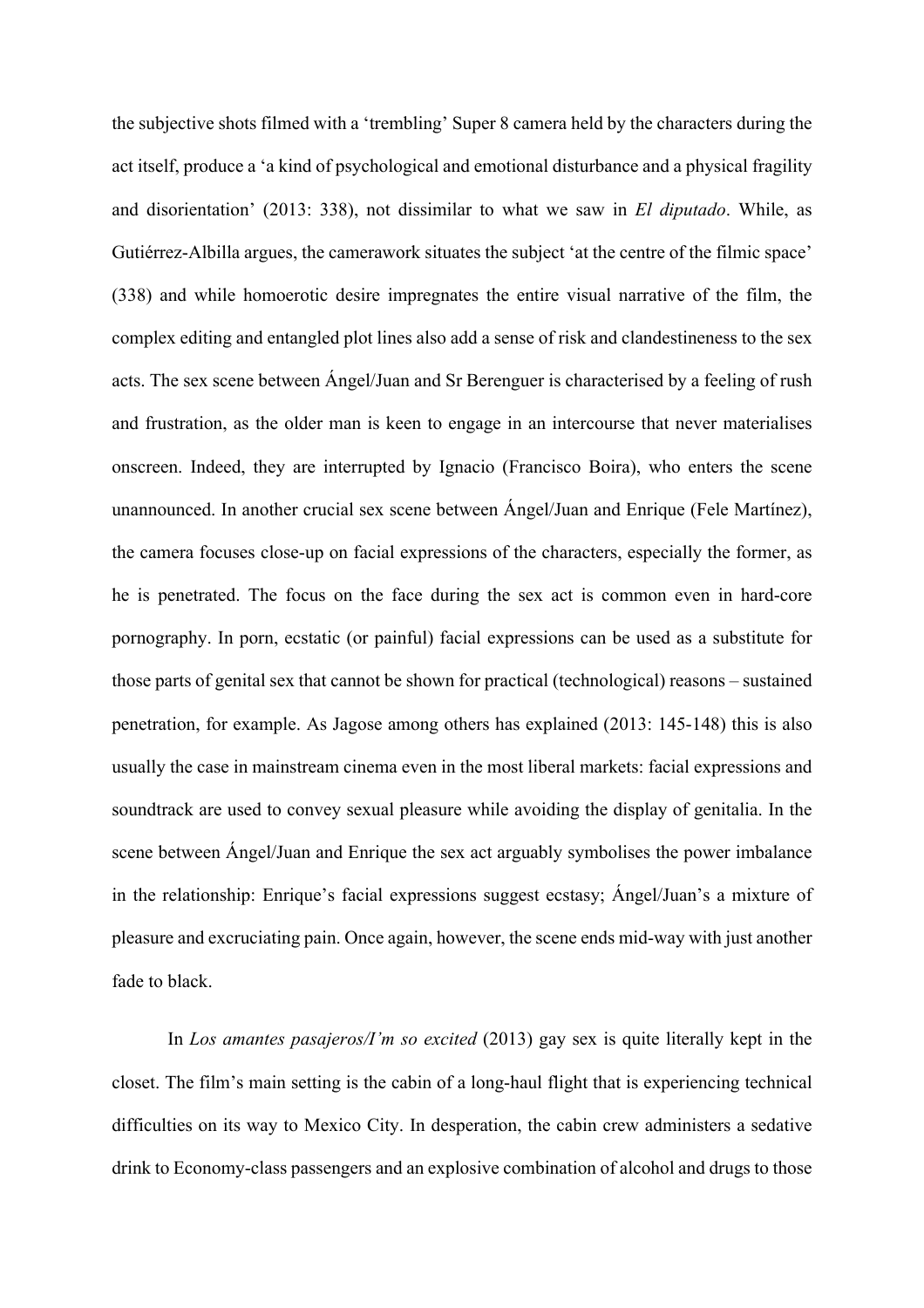in Business class. In the bacchanal that ensues heterosexual sex is depicted quite explicitly. In contrast, the plane's pilot Alex (Antonio de la Torre), a married man, hides in the plane's bathroom with his secret male lover Joserra (Javier Cámara), the chief steward, for a quick sexual encounter that happens off-camera and literally behind closed doors. While the bathroom door, relentlessly pushed by the two hurried lovers as they seemingly engage in fullon penetrative anal sex may humorously and brilliantly be interpreted as a metaphor for Alex's closet, the storyline and the visual representation of sex between men is compromised. A similar pattern applies to the two other gay sex scenes in the film between another member of the cabin crew, Ulloa (Raúl Arévalo) and co-pilot Benito (played by heartthrob Hugo Silva), as we will see in the final section of this chapter.

#### **B Images in the Dark**

Editing and literal hiding are not the only forms of concealment of sex between men in Spanish film. Lighting also plays an important part. Darkness – indirectly implied in the frequent fades to black in the examples discussed so far – is also common. In Armendáriz's *Historias del Kronen/Stories from the Kronen* (1995) the brief sexual encounter between the protagonist Carlos (Juan Diego Botto) and his closeted friend Roberto (Jordi Mollà) is also partly veiled. The film's visual narrative builds up an increasingly intense homoerotic tension between the two men, reaching climactic proportions at the party towards the end. Yet, the only sexual contact between the two friends is reduced to a rushed scene of masturbation in the dark (shown from the waist up). Carlos gives Roberto a quick hand-job, but immediately dismisses the event as a meaningless drunken one-off experience, and rejects Roberto's kiss with the same aggression that characterised the brutal one-way sex act.<sup>8</sup>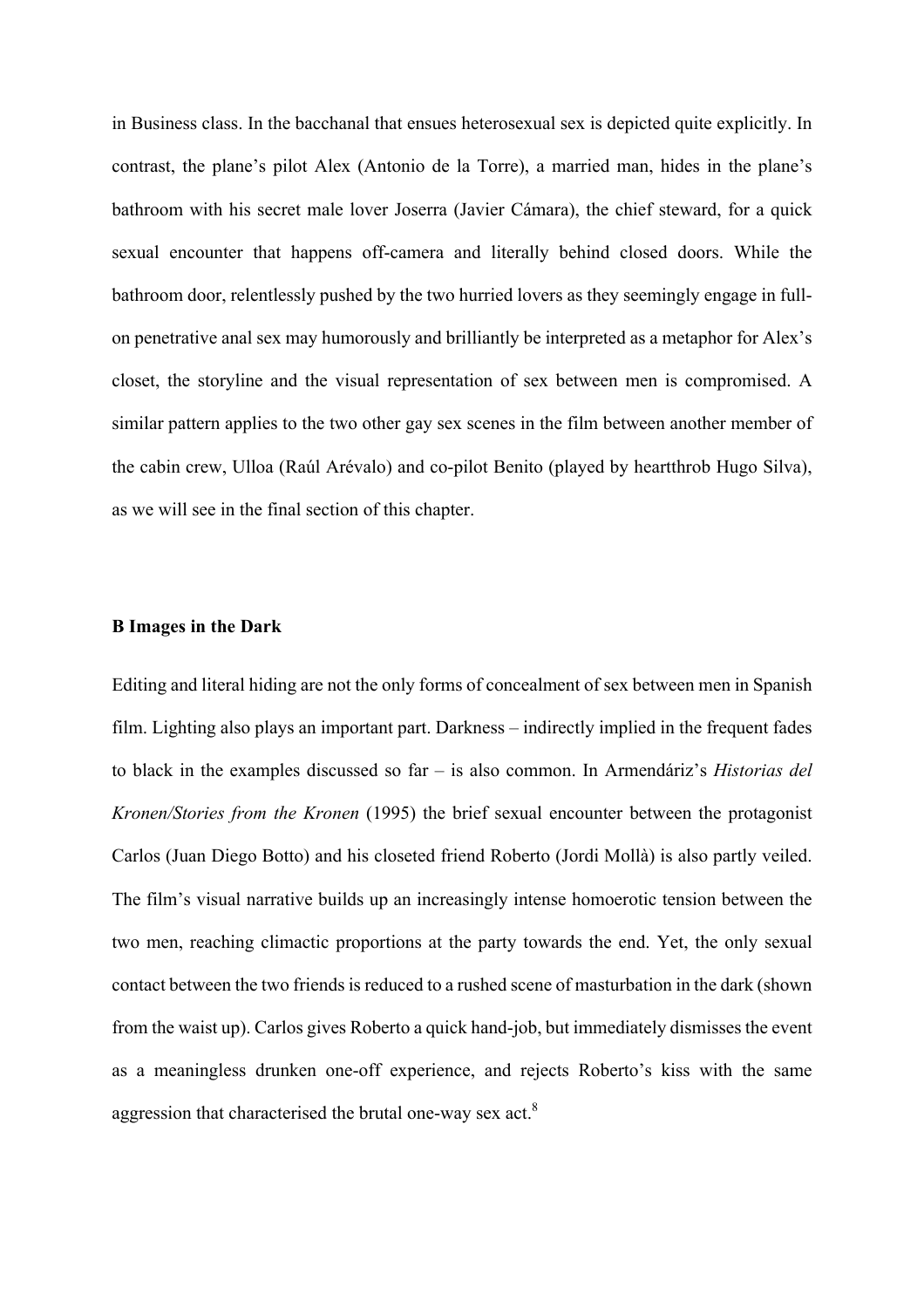In another well-known example of sex between young men, in Cesc Gay's *Krampack/Nico and Dani* (2000), poor lighting also obscures the already awkward main sex scene between gay teenager Dani (Fernando Ramallo) and his mostly heterosexual friend Nico (Jordi Vilches). After engaging in a series of mutual masturbations and one episode of oral sex (scenes shot from behind and ending with fades to black), Dani persuades Nico to have penetrative sex with him – shortly after interrupting a sexual encounter between Nico and his girlfriend. In the sex scene between the two adolescent boys, not only is Dani offering himself as a consolation prize (and potentially coming across as a manipulative predator), the sex act, hardly visible in the dark, is once again interrupted because Nico does not even seem aware that he was not actually quite fucking his friend. He climaxes all too soon and then refuses to wait for Dani to reach an orgasm, instead turning around with the excuse that he has a headache. Nico's attitude serves both as a parody of heterosexual sex and a critique of the neglect suffered by some heterosexual women with selfish male partners who put a frustrating end to the sex act once they are done (see Fouz-Hernández and Martínez-Expósito 2007: 55). What concerns me in the context of this chapter is that the scene also aggravates the sense of frustration of spectators seeking to identify with Dani, the gay character, while Nico, the straight onemanages to climax even in these admittedly unfavourable circumstances.

In a more recent example in *Mentiras y gordas/Sex, Party and Lies* (dirs. Albacete and Menkes, 2009), explicit sex between young men is staged in the back room of a nightclub, where, naturally, the poor lighting partly obscures this casual sex encounter. Importantly, the scene symbolises the final blow in the gay protagonist's (Toni – Mario Casas) fast decline in a destructive lifestyle fuelled by addiction and that will lead to his imminent death as he leaves the club shortly after; turning him, as Perriam argues, into a classic tragic queer figure that must be killed off (2013: 89). The overwhelming sense of sexual frustration for the gay character is heightened, as noted by Gras-Velázquez (2013: 116-119), by contrast with scenes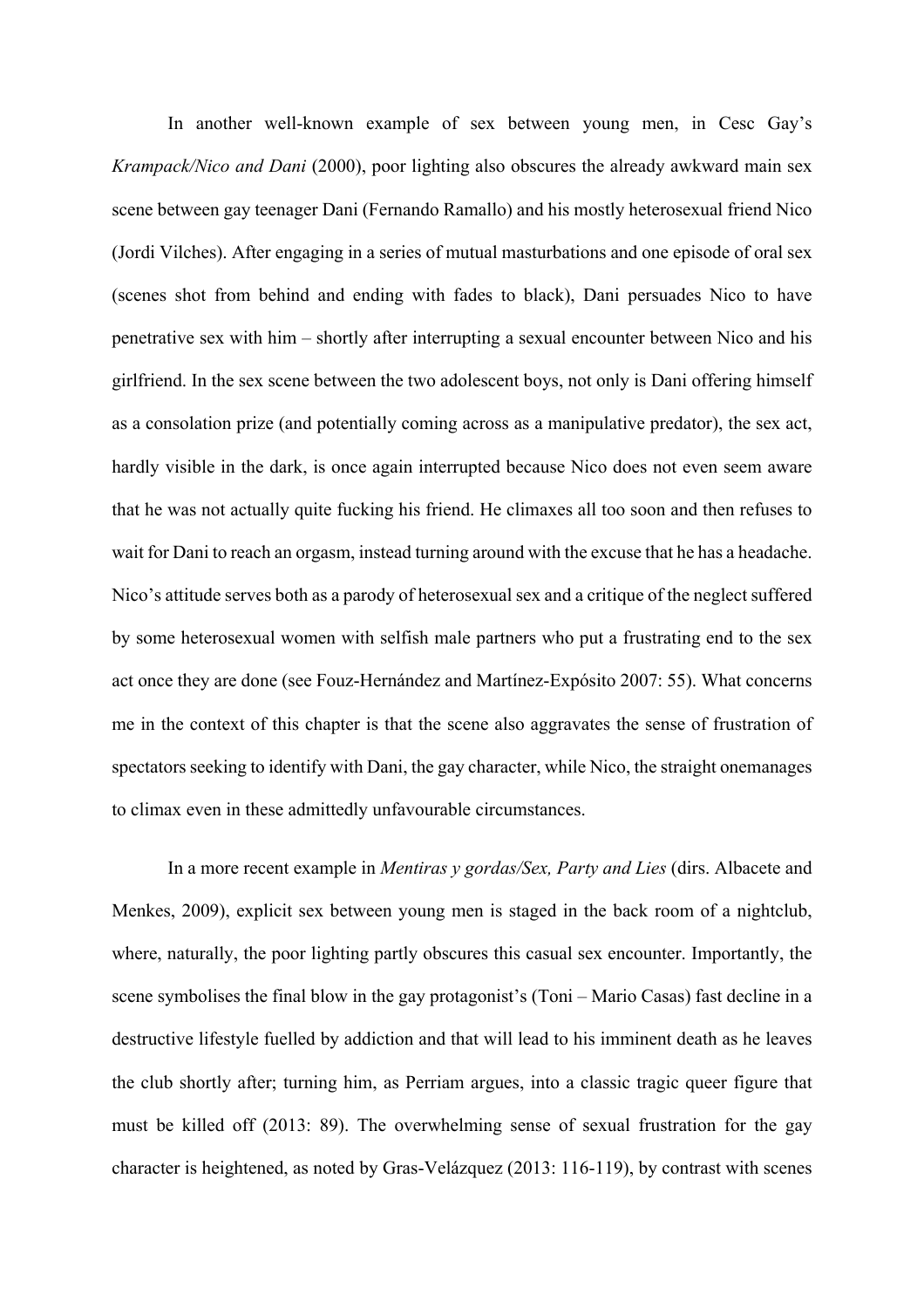of heterosexual sex involving Toni's best friend Nico (Yon González) and his girlfriend Carmen (Elena de Frutos) in a well-lit room. The warm ambience of this domestic space also contrasts sharply with the cold and seedy blue lighting of the club's 'dark room'.

Plenty of Spanish films of the last two decades or so depict sex acts between men in plain lighting. The scenes are however disrupted in other ways. This is the case of the film *Más que amor frenesí/Not Love, Just Frenzy* (dirs. Albacete, Bardem, Menkes, 1996), which contains one of the most explicit scenes of sex between men in Spanish cinema to date. The sequence starts with atmospheric low lighting while the camera follows the men on medium shots while they undress and kiss, walking together towards the bathroom. In the well-lit scene that follows (in plain daylight), the men kiss and caress each other's naked bodies while preparing for anal intercourse in the shower. This is followed by a succession of close-up shots showing various body parts of both men, clearly signalling their sexual roles. Their lips lock under the shower, Alex (Javier Albalá) lifts Alberto (Gustavo Salmerón) up the in the air, opening his legs, gently penetrating him with a finger. The highly erotic scene continues, with the camera now zooming out onto a long shot as Alex uses some shower gel to lubricate Alberto, then proceeds to full penetrative sex – apparently without protection. The sex act, however, is shown only for a few seconds and only as a reflection on the bathroom's mirror – a foreboding effect, since, the mysterious stud that is shown vigorously fucking the gay protagonist will once again turn out to be heterosexual and will never have a relationship with the smitten gay character (see Fouz-Hernández and Perriam 2000: 107-108 and Fouz-Hernández and Martínez-Expósito 2007: 121).

The more recent *Chuecatown/Boystown* (dir. Juan Flahn, 2006) goes as far as showing Rey's (Carlos Fuentes) bare behind, as he gets ready for sexual intercourse with his boyfriend. The couple kiss in close up, then, the camera zooms out to show how, with the help of his boyfriend, Rey removes all his clothes and then turns around, ready for intercourse. Just before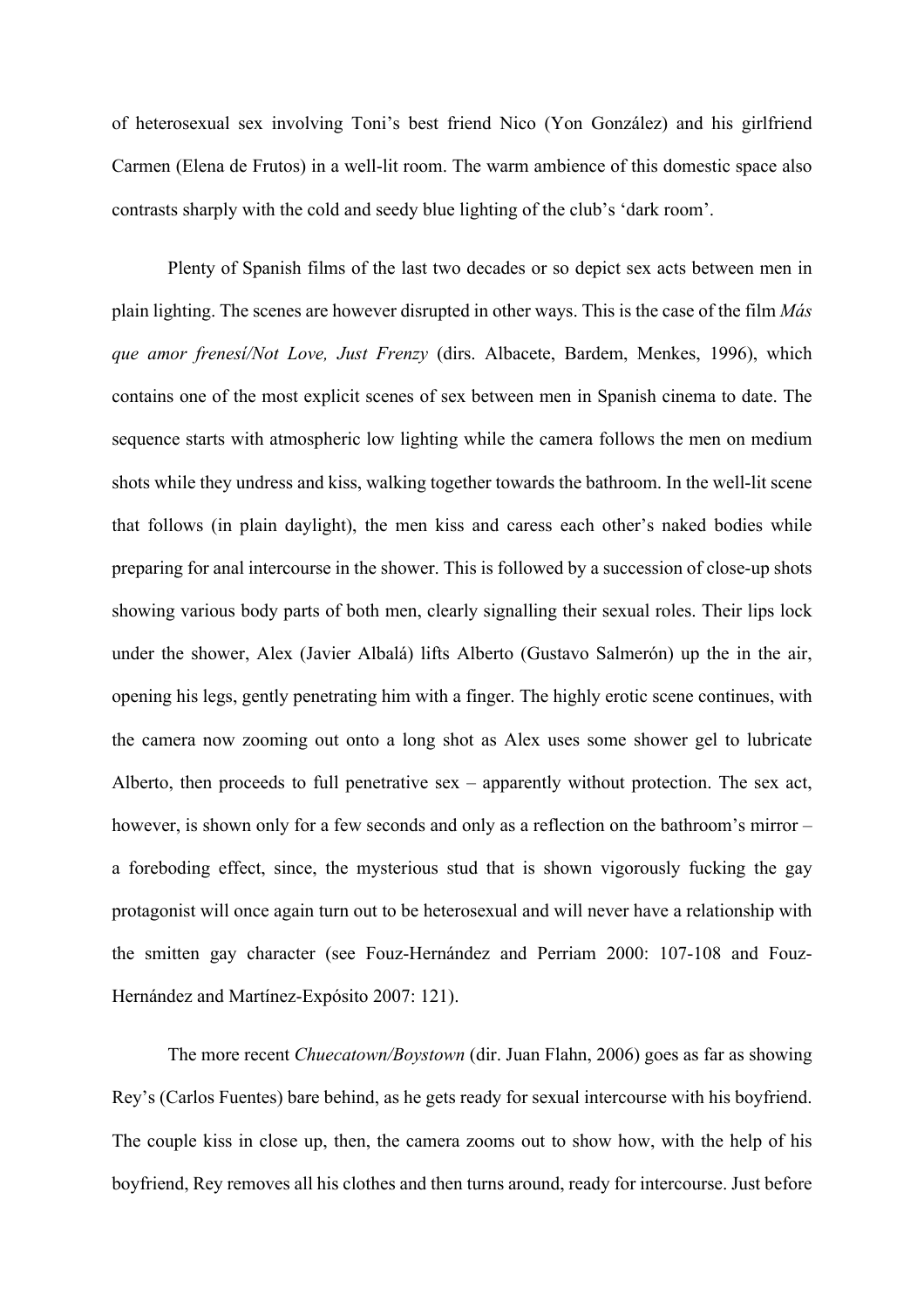the sex starts, however, a travelling shot takes the spectators away from the scene and into the couple's apartment's dark corridor to focus instead on a murder scene shown through an objective shot from a window in the couple's apartment. A scene that had started with closeup shots of the couple kissing and medium shots of loving foreplay is interrupted by creating – once again – a literal distance between the couple and the spectator, as the camera gradually zooms out and leaves the bedroom, directing our attention instead to a scene of death by strangulation of the couple's beloved elderly neighbour. The connection established between anal sex and death here could hardly be more explicit, even though the murder is part of the master plan of a caricaturesque estate speculator (Pablo Puyol) to obtain properties from elderly ladies and resell them to gay couples at the height of the gentifrication period of Madrid's Chueca gay district. At a time when the threat of AIDS seemed to be gradually contained (or at least manageable), the association of gay sex and death persists. Here, it is not the gay characters who die; however, the death of third, innocent parties could be interpreted as a displaced desire to kill gays – as Watney observed in his study of mass media coverage of the AIDS crisis in the USA  $(1987: 82)$ .<sup>9</sup>

#### **C Family Affairs and Dangerous Liaisons**

Perhaps the most common form of disruption of sex between men in contemporary Spanish films is actual interruption by various characters that walk into the scene. As already seen in *La mala educación*, the most common 'intruders' are usually family members, but especially unsuspecting wives of men who are involved in affairs with other men. *Perdona bonita, pero Lucas me quería a mi/Excuse me, Darling, but Lucas Loved Me* (dirs. Ayaso and Sabroso, 1997) provides some classic examples propitiated by a fairly simple storyline: three gay men share an apartment with an attractive heterosexual man, with whom they separately fantasise to be having a secret affair. Not only are these affairs a figment of their imagination, even in their fantasies they keep interrupting one another as they are about to initiate erotic contact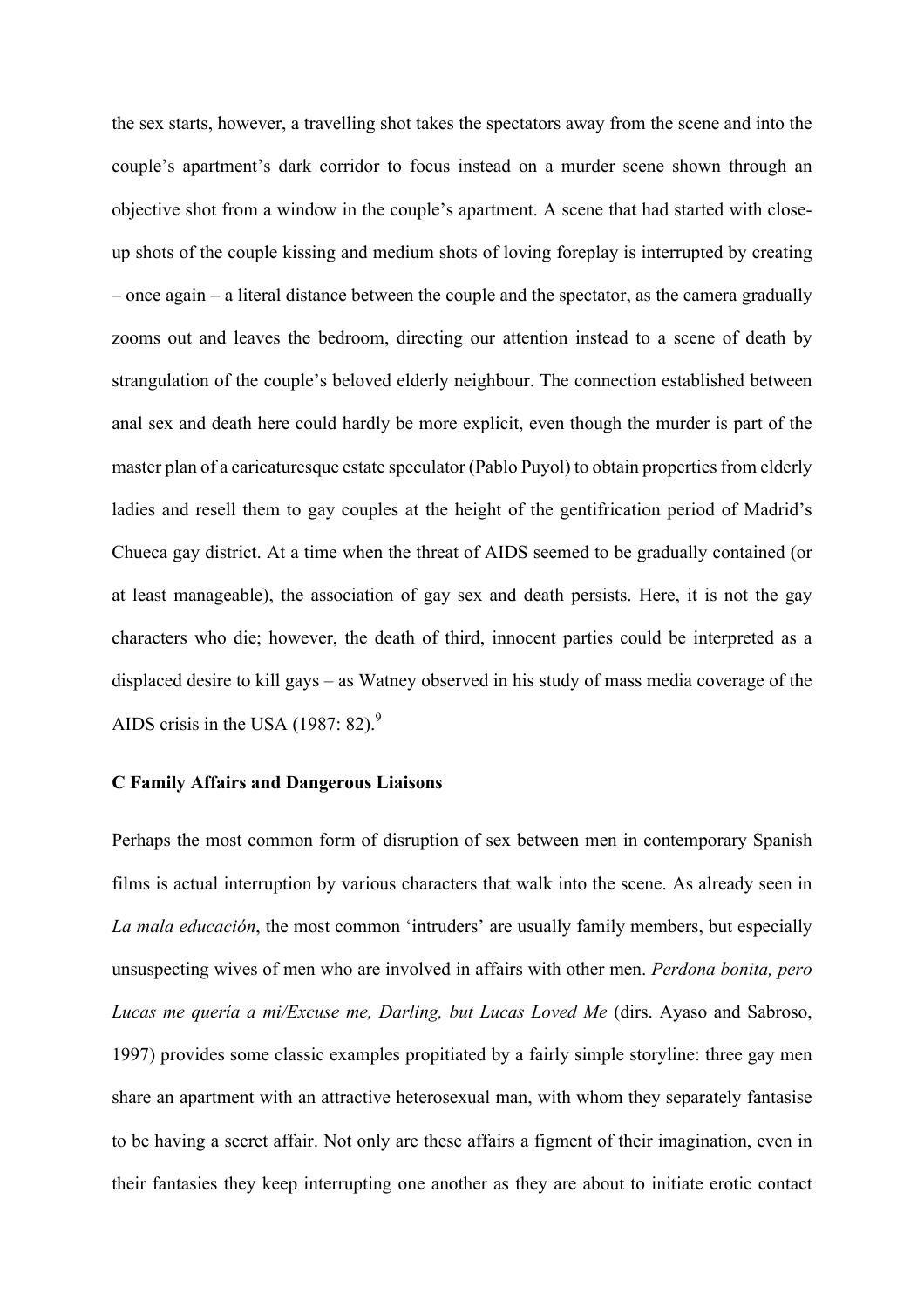with the heterosexual stud of the title, Lucas (Alonso Caparrós). Interestingly, the various fantasised stories – frustrated in themselves as they are just that, fantasies – insist on the very idea of interruption and sexual frustration, an idea perhaps best contained in the very fact that Lucas, the object of the gay men's desire, ends up dead. The constant interruptions of the various imagined homoerotic scenes between Lucas and each of the gay men is partly unconsciously motivated by the suspicion that he was indeed secretly having sex with one of them. Meanwhile, as we find out later, the person with whom the protagonist Lucas had been having sex all along was one of their female acquaintances.

## Figure 28.

# Javier Bardem and Jordi Mollà in *Segunda Piel/Second Skin*, directed by Gerardo Vera. Antena 3 Televisión, Lolafilms, Vía Digital, 1999.

Examples of sex between men interrupted by wives or girlfriends are abundant. In wellknown films including Gerardo Vera's *Segunda Piel/Second Skin* (1999), Bigas Luna's *DiDi Hollywood* (2010) or the recent *El sexo de los ángeles/Angels of Sex* (dir. Villaverde, 2012) closeted men lead double lives. Their same-sex relationships are defined and punctuated by passionate scenes overshadowed by the underlying fear of getting caught. In *Segunda piel*, one of the much anticipated erotic scenes between Diego (Javier Bardem) and Alberto (Jordi Mollà) is eventually interrupted by an insistent mobile phone call that Alberto pretends is from work but that is in fact from his wife Elena (Ariadna Gil).<sup>10</sup> The interruption (figure 28) transforms a pleasurable experience into a particularly frustrating episode that sets the tone of this doomed same-sex relationship for the rest of the film, ending in tragedy, once again insisting on the equation of gay sex and death seen in *Chuecatown* and *Mentiras y gordas*. In the other two films, the opposite-sex couples will find creative ways of reinventing their relationships,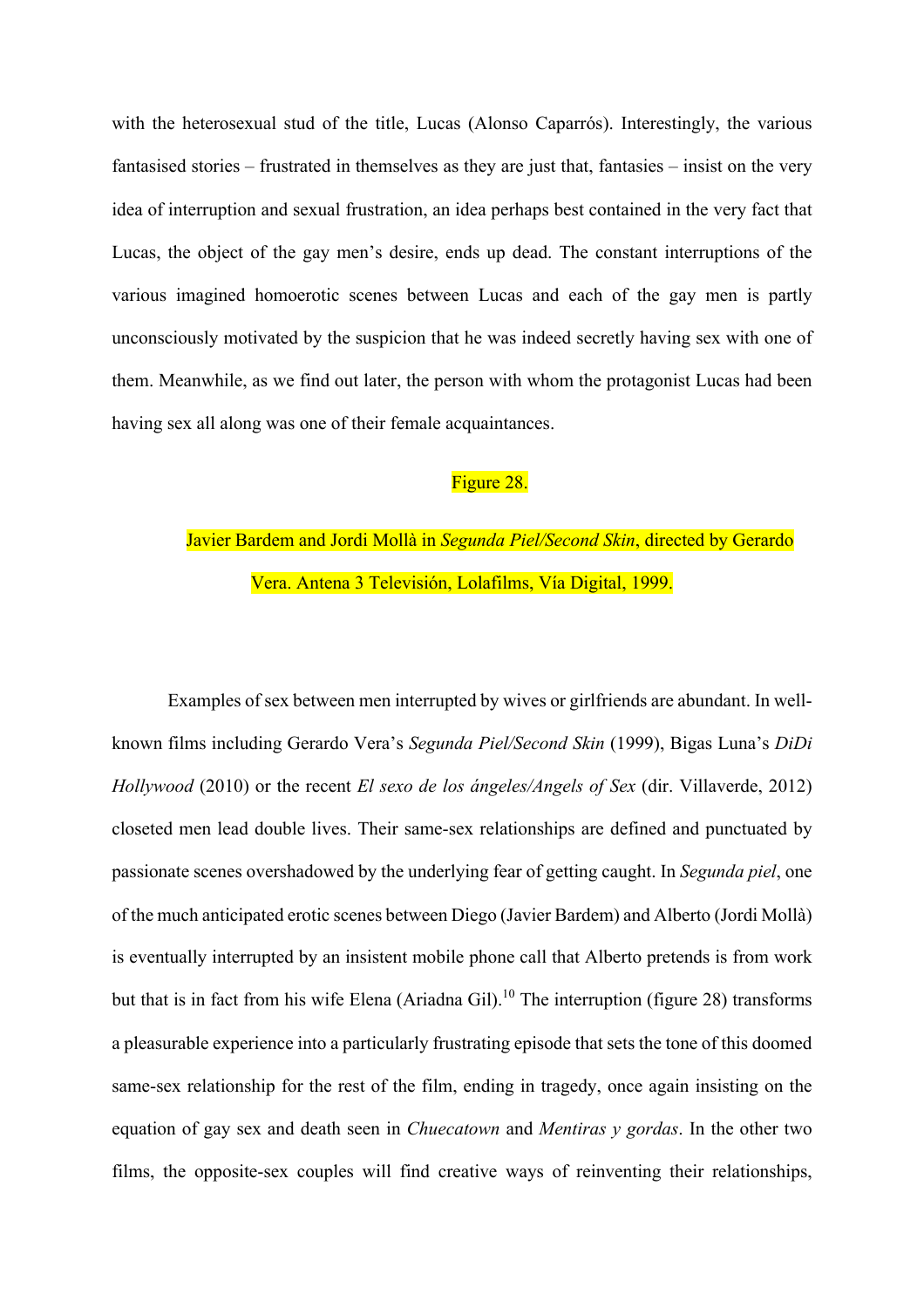following equally traumatic discoveries in the midst of two otherwise memorable steamy sex scenes between the men – in both cases they are caught with their male lovers in the shower.

In other films, usually comedies, mothers are the ones who enter the scene disrupting sex between their son and another man. Examples include another scene of the aforementioned *Chuecatown* and also *Reinas*/*Queens* (dir. Gómez Pereira, 2005). These sexual disruptions are particularly interesting. In the context of these light comedies, the erotic disruption provides comic relief by means of a double Freudian joke at the expense of the homosexual men's overbearing mothers, and also through the queer reversal of the primal scene. Importantly, the comic effect of these interruptions is also politically charged: in presenting mothers apparently at ease with seeing their sons in bed with another man (in both films the mothers stay in the scene, chatting with the lovers as if nothing had happened, even laying in bed with them in the case of *Chuecatown*) the scenes provide casual evidence of familial acceptance of same-sex relationships. In so doing, these potentially awkward situations become symbolic of a new domesticity and GLBT visibility in contemporary Spain. This provides an interesting counterpart to those previous cases, where sex acts between men were always undercover. In that sense, while frustrating the erotic potential of the scene, then, these moments also add political currency to the films, especially perhaps in the case of *Chuecatown*, since Concha Velasco, who plays Rey's mother, achieved gay icon status after playing another key role in the important gay-themed film *Kilómetro 0/Kilometre Zero* (dirs. Yolanda García Serrano and Juan Luis Iborra, 2000). Three of the mother figures in *Reinas* are also famous 'Almodóvar's girls'. As noted by Ellis (2010: 73), the film also advertises the capitalist value of same-sex weddings and gay tourism in Spain. In some sense, then, *Reinas* thus offers a problematic counter-argument to the vision of same-sex relationships as failure from a capitalist perspective that Hocquenghem (1993) critiques.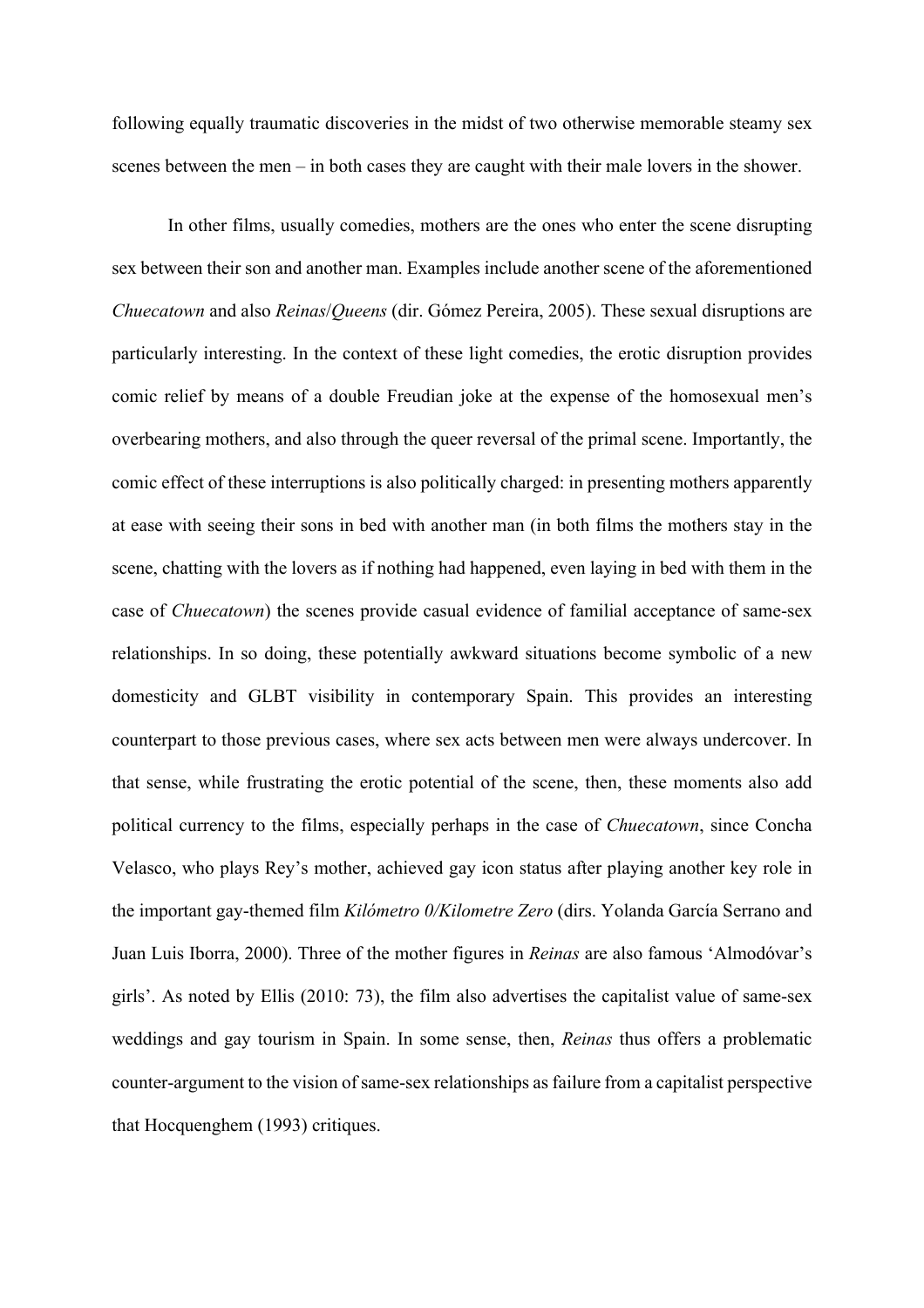There are instances of much more disturbing interruptions involving attacks (or the threat of one) by male characters. An early example of this is Eloy de la Iglesia's *Los placeres ocultos/Hidden Pleasures* (1977), or his final film *Los novios búlgaros/Bulgarian Lovers* (2003), an adaptation of the homonymous novel by Eduardo Mendicutti, but we could also include the violent murder of Villaronga's *El mar/The Sea* (2000). In *Los placeres ocultos*, as in *El diputado*, the protagonist (also a middle-aged, closeted, powerful professional – in this case a banker, Eduardo, played by Simón Andreu) is infatuated with a younger, lower class adolescent (Miguel – Tony Fuentes). Eduardo displaces his desire for Miguel (who has a girlfriend and an older female lover on the side) by having casual sexual encounters with (heterosexual) rent boys. As in *El diputado*, the bodies of the younger men, well-toned and often topless, are also at the centre of the homoerotic spectacle of the film. Yet, sex with them is all but unachievable for the gay male protagonist. When Eduardo invites rent boy Ness (Ángel Pardo) back to his apartment and starts to touch his torso in erotic anticipation, Ness's friends show up unannounced (it was all part of a plan orchestrated by Ness) and threaten him with a knife, then rob him in his own home. *El mar*, a film that, as Allbritton has pointed out, is characterised by 'the sexualisation, and the intense cinematic gaze placed on the overt physicality of the male body' (2012: 64) turns what some might have expected to be the climatic sex scene between friends Andreu (Roger Casamajor) and Manuel (Bruno Bergonzini), into a scene of violent rape followed by self-defence murder. As Allbritton also notes, 'the eroticisation and fixation on the male body are concepts that are woven into the entire film, and they have very negative consequences' (65) that are tied partly to religion and Villaronga's challenging of and emphasis on 'complacency and heteronormativity' (64). Yet, the homoerotic narrative once again culminates in a scene of violent sex, with fatal consequences for the characters. The role of the phallic knife in both *Los placeres ocultos* and *El mar* is an unsubtle reminder of the same pattern that equates anal penetration with death.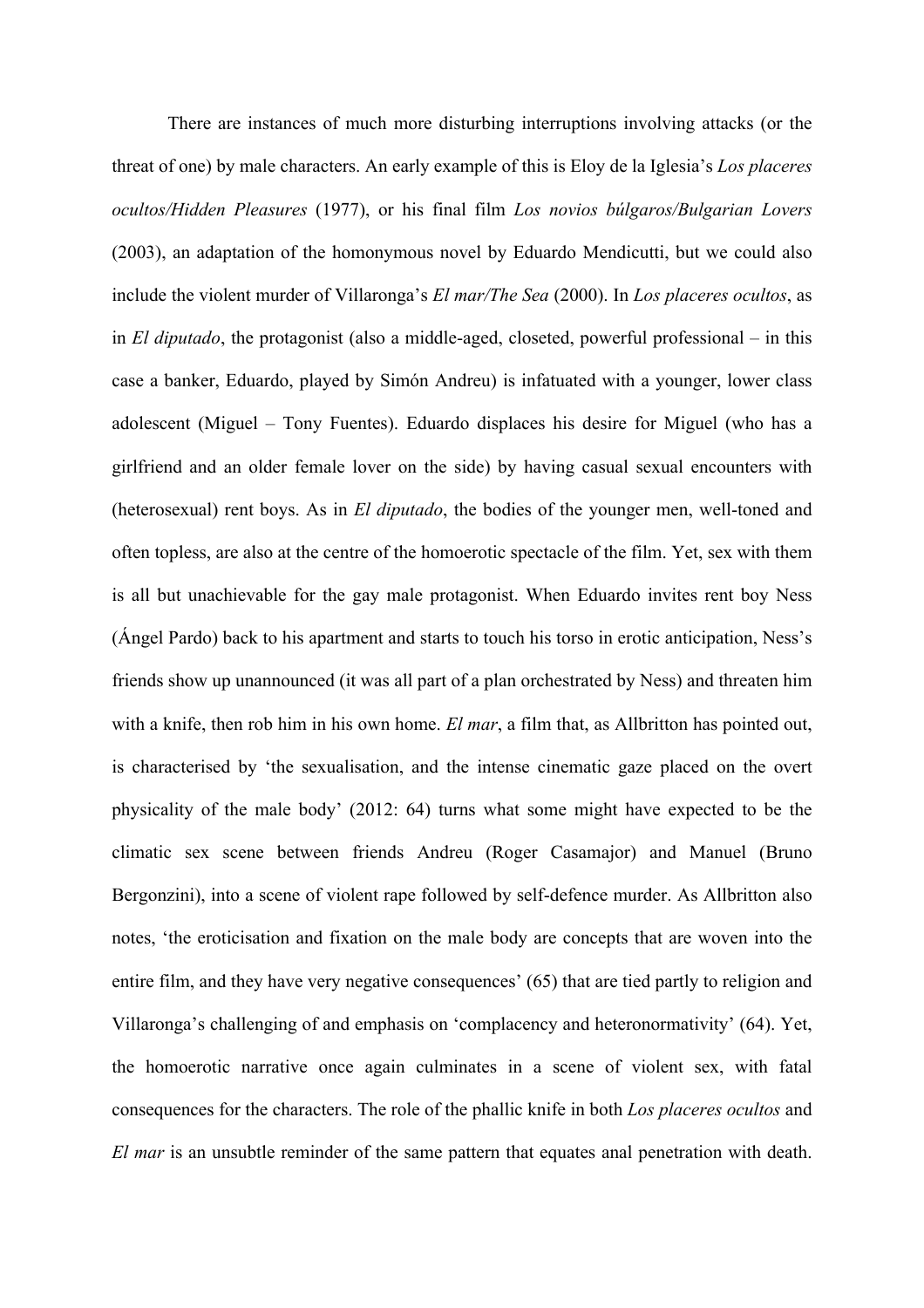Bersani (2010: 18-25) sees this pattern as a manifestation of a historical fear of a practice that challenges established conceptions about sex with regards to both gender and power – as Edelman has also discussed at length (1991).

As we will see towards the end of the chapter, Eloy de la Iglesia's *Los novios búlgaros*  stands out as perhaps the film with the most explicit and uninterrupted scenes of sex between men. Yet, it does not quite buck the trend of the case studies examined so far. While the sex scenes between the gay protagonist (once again, older and upper-middle-class gay protagonist Daniel – Fernando Gillén Cuervo) and a Bulgarian working-class married man Kyril (Dritan Biba) are mostly fulfilling, one of the most explicit sex scenes between Daniel and another Bulgarian rent boy (Emil – Oscar Iniesta) is also violently interrupted midway by two gunmen who break into the house looking for Kyril – due to his involvement in underground criminal activities. The violence of the act is doubly emphasised, visually through the emphasis on the gun pointed at the men while they are having sex, aurally through the diegetic sound of the weapon being loaded – which effectively alerts the men about the break-in causing them to stop sex abruptly. The gun is then shown in close up, another reminder of the phallus-in-rectum as a killer in the one scene where Daniel is the one on top, furiously penetrating his male companion.

In other films, the entrance of a third person into the sex scene disturbs it only temporarily, without stopping it altogether. Examples include *Cachorro/Bear Cub* (dir. Albaladejo, 2004) – where the vigorous morning sex scene that opens the film continues quite naturally when a third man enters the room after using the bathroom – and *20 centímetros/20 Centimetres* (dir. Salazar, 2005) – where a neighbour catches a fairly explicit scene between Marieta (a pre-op transsexual woman played by Mónica Cervera) and the film's stud ('El reponedor', played by Pablo Puyol) from her window. 'El reponedor' enjoys so much being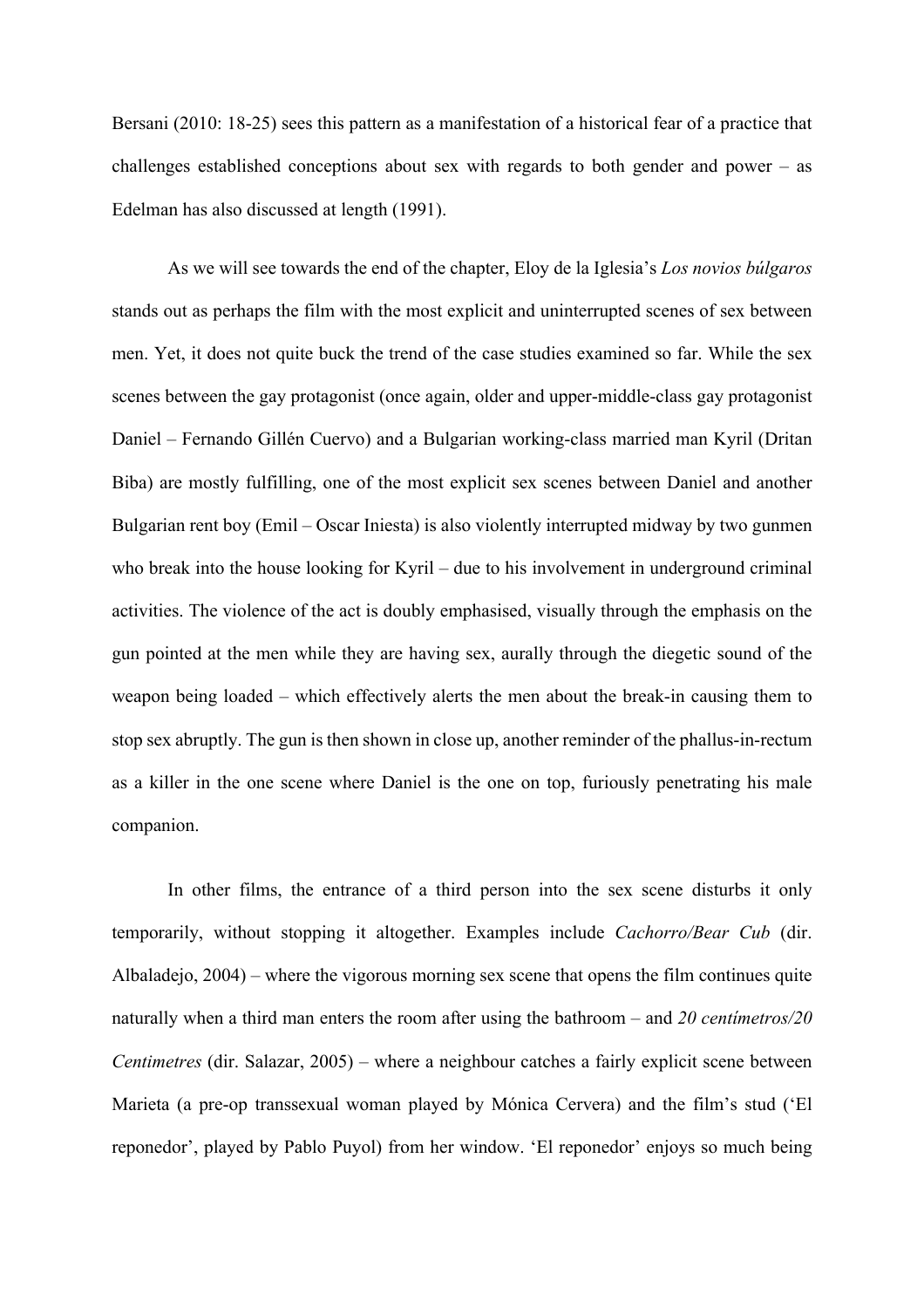penetrated by Marieta that he refuses to stop. The sense of risk and ridicule, although presented as comedy, overwhelms the erotic spectacle, and then the scene comes to a sudden end when Marieta hurriedly draws the blind on the neighbours. The curious neighbour is a classic voyeur figure that stands in for the spectator, perhaps suggesting that it is also inappropriate for us to snoop on the characters during this intimate moment. Her frenzied reaction, however, also implies that the act is scandalous and undignified, a circus (she excitedly summons others in her house to come and watch). The blind, like the shut toilet door in *Los amantes pasajeros*, is a symbolic reminder both of what we, as spectators are deprived of, but also of our very desire to see what apparently cannot be shown – or at least not without interruption.

#### **D Anti-climax**

Perriam's work (2013) has been fundamental in drawing attention to the importance of short films and videoart pieces in Spanish queer cinema production. As he argues, the short film has become a key format not only because it allows new filmmakers with basic means to present their products to relatively large audiences through festivals, art galleries, and online streaming, but also due to its versatility and aesthetic peculiarities (2013: 15-16, 108-11). In six minutes, the critically acclaimed short film *Fuckbuddies* (dir. Juanma Carrillo, 2011) encapsulates the idea of interruption and sexual frustration discussed throughout this essay. One of the trailers for the short film starts with the following lines written across the screen: 'He wants quick sex. He also wants sex. Many film festivals want sex'. The trailer, like the film, starts with the promise of sex and sets high expectations for it, but the sex is never actually realised, despite a certain verbal and visual explicitness characteristic to the work of video artist and filmmaker Juanma Carrillo.<sup>11</sup> The whole film takes place almost exclusively in the inside of a car where two men (played by Domingo Fernández and Richard García Vázquez) are about to have sex.<sup>12</sup> From the start, the film makes a clear statement about the explicit depiction of sex. The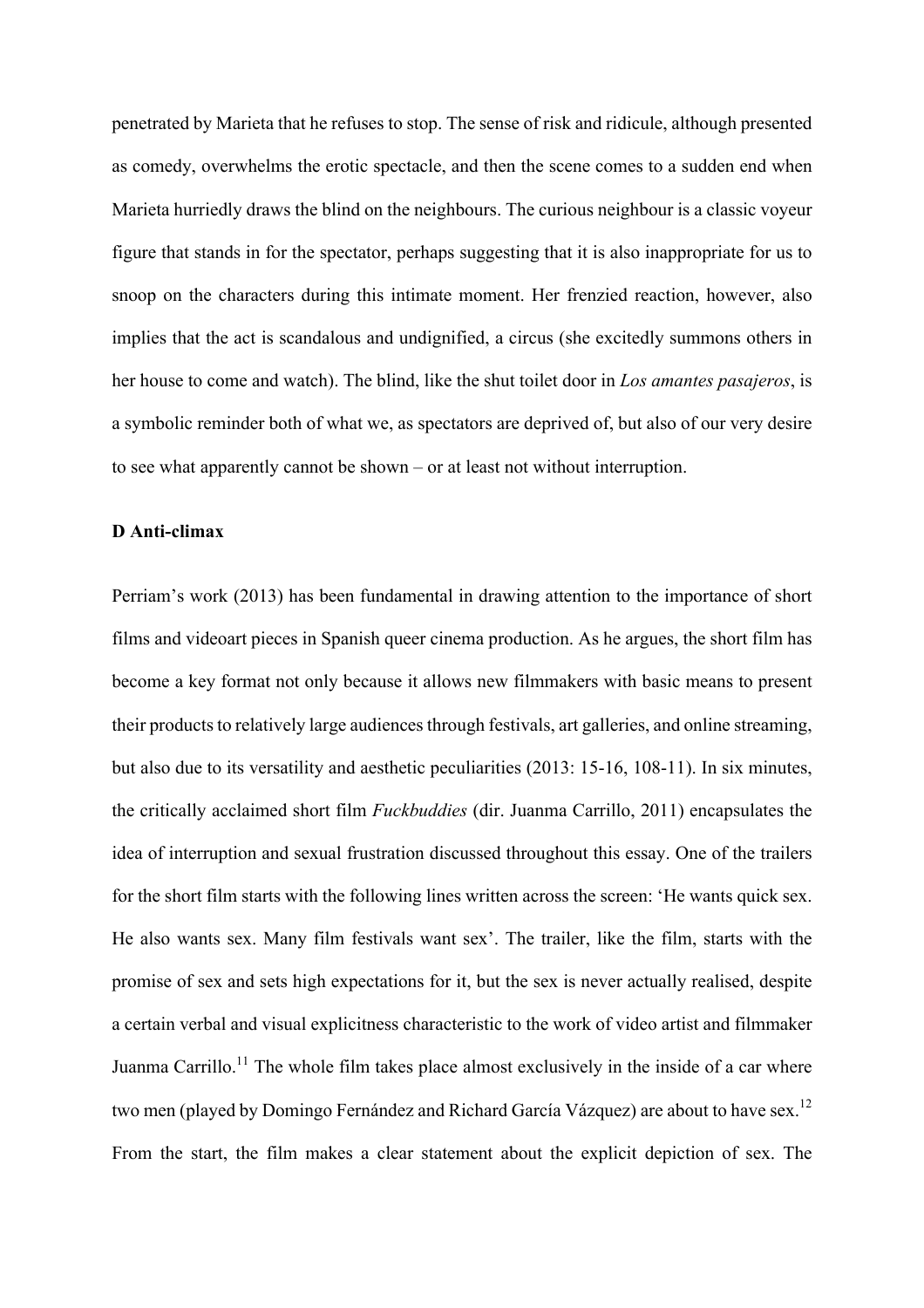excitement of anonymous, quick sex is what drives the narrative. The film builds up the sexual tension swiftly with a series of close-up and medium close-up shots of one of the men smoking, the other opening a condom with his teeth, the two men removing their clothes, uncomfortably lying in between the two front seats on top of each other, without talking. The lack of dialogue for most of the first two minutes (almost a third of the duration of the film) draws our attention to the diegetic sounds, anticipating, it seems, a steamy sex scene (heavy breathing, bodies getting undressed and rubbing against each other). The scene is another example of sexual awkwardness involving anal sex. It turns out that the man in the receiving position had lied to the 'top' about his sexual preferences (he also prefers to 'top'). The conversation then reveals that both men are in relationships with women. The promising sex scene is thus (once again) interrupted while the dialogue gradually takes over, turning attention to the possibility of having anal sex with their female partners, then to domestic worries of their stable relationships with women: house ownership, mortgages fees, bank accounts. This capitalist narrative, then, explicitly infiltrates and prevents this scene of anal sex. The two are, as Hocquenhem argues, mutually exclusive: pleasure associated with that organ that belongs only in the private sphere, the anus, must be sublimated (1993: 97-103). The film ends with the two men sat side-by-side in the back of the car, one of them smoking, a parody of the post-coital cigarette cliché but here perhaps more evocative of sexual frustration, since the phallic imagery the man sucking on the cigarette seems also inescapable in this context.

## Figure 29.

Domingo Fernández and Richard García Vázquez in *Fuckbuddies*, directed by Juanma Carrillo. Emociones Produce, 2011.

Comically, during sex, the man in the receiving position and with his legs still up in the air (figure 29) first asks the other man to rim him, then, keeping a straight face, states that it is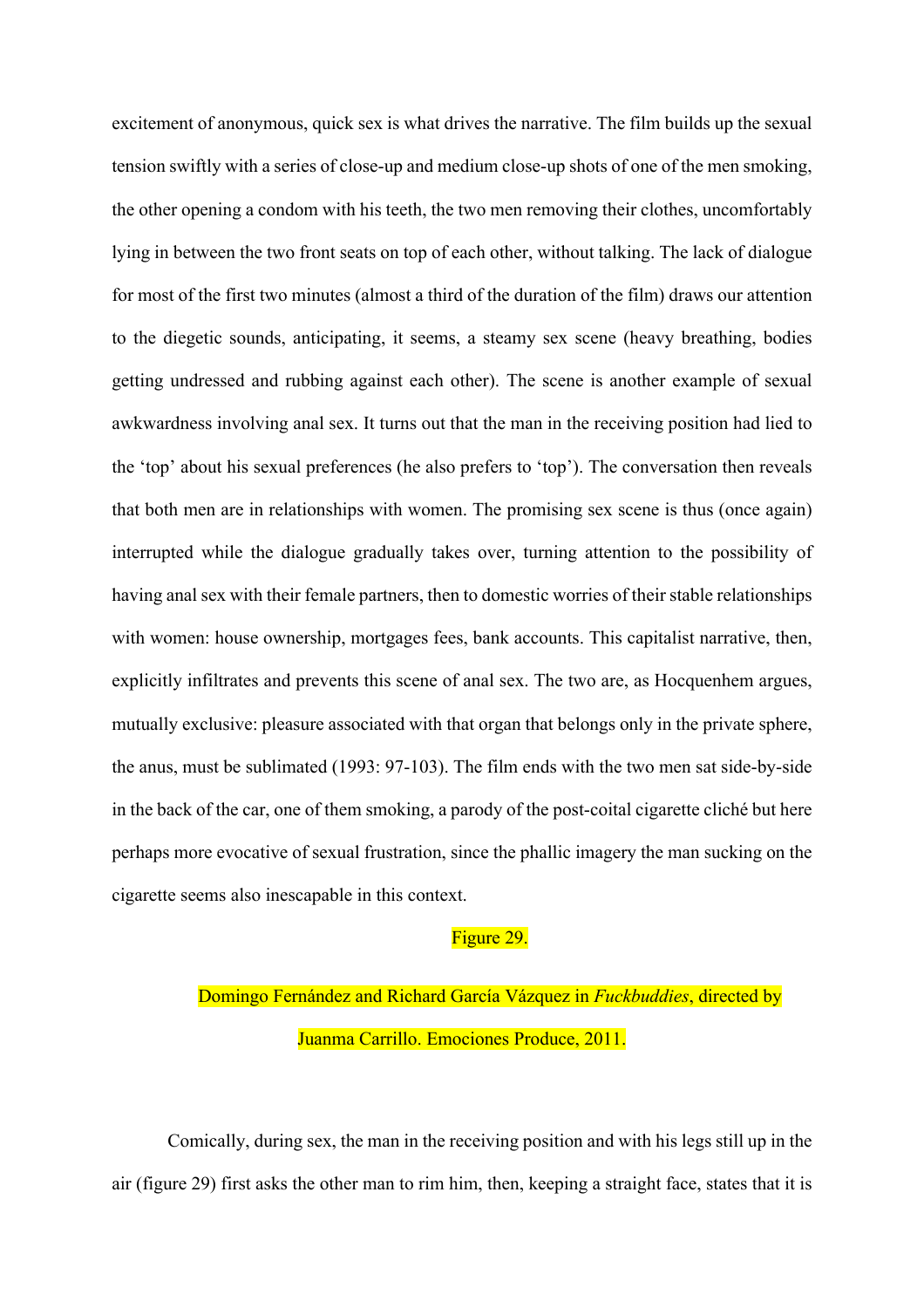not ok to have anal sex with a steady girlfriend, because that is what you do with 'dirty sluts'. In his influential essay 'Is the Rectum a Grave' (originally published in 1987), Bersani states that 'Women and gay men spread their legs with an unquenchable appetite for destruction' (2010: 18), adding that 'this is an image of extraordinary power'. He goes on to say that the 'image of a grown man, legs high up in the air, unable to refuse the suicidal ecstasy of being a woman' was 'intolerable' for the average citizen  $(18)$ .<sup>13</sup> Is this powerful image, quite explicitly presented in some of the examples discussed (*La ley del deseo* and, partly, *Chuecatown*), too powerful even for queer audiences to bear? Is this unbearable prospect, is this the 'intolerable image', to use Rancière's term (2011: 83-105), what prevents us from seeing uninterrupted sex acts between men on the screen? The two examples that I have saved for the closing section provide some evidence to the contrary, albeit in two very different representational models.

## **E. Climax**

As mentioned earlier, Eloy de la Iglesia's *Los novios búlgaros* stands out among the examples discussed in this chapter for its explicit and, in one case, *uninterrupted* depiction of sex between men. The film visually constructs the physical bonding between Daniel and his Bulgarian lover Kyril by alternating between medium shots of vigorous penetrative sex and close up shots of the gay protagonist's face, aided by a diegetic soundtrack that combines Daniel's groaning sounds with those of Kyril's vigorous pounding. Contrary to some of the facial expressions of pain seen in the previous examples, Daniel's ecstatic expression in the climactic moment, his smiling, his sobbing at the end, allows for a sense of erotic relief and satisfaction so often denied to the queer spectator. This sense is undoubtedly magnified by the insistent use of objective close-up shots for the best part of the minute leading up to the climax. As Doane has lucidly argued in her study of the close-up, historically the analytical discourse of this shot type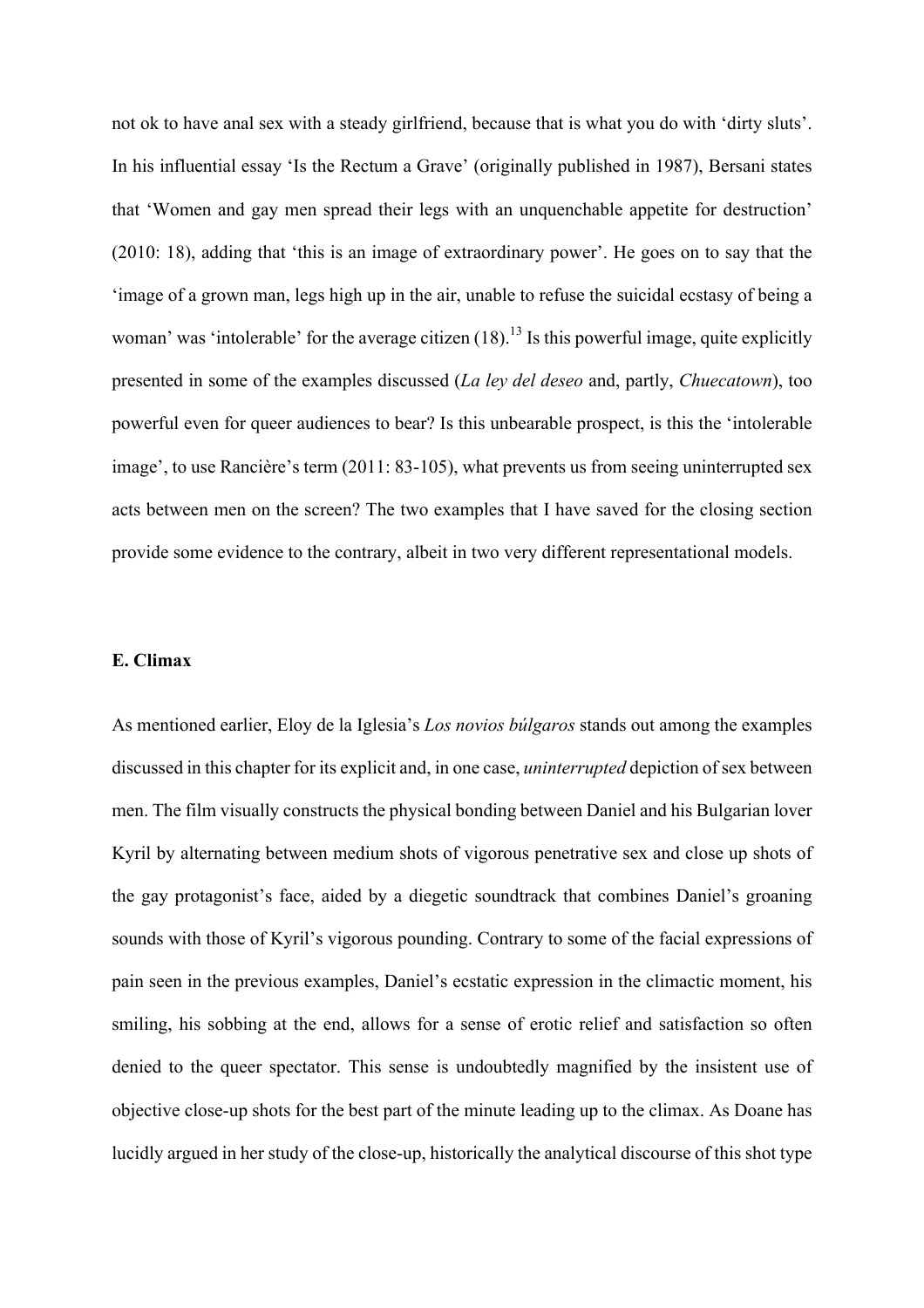has tended to treat it 'synchronically rather than diachronically, as stasis, as resistance to narrative linearity, as the vertical gateway to an almost irrecoverable depth behind the image' (2003: 97). As she maintains, this discourse suggests 'a desire to stop the film, to grab hold of something that can be taken away' (97). Importantly, the fixation on the close-up can also be understood as 'an attempt to reassert the corporeality of the classically disembodied spectator', since scale 'can only be understood through its reference to the human body' (108). In presenting the sex act until the very end and by focusing close-up on the ecstatic face of Daniel, the queer protagonists that spectators are actively encouraged to identify with, then, *Los novios búlgaros* succeeds in drawing the spectator into the erotic experience of the film, referencing back to their own bodies. Arguably this applies to all the examples of intimate close-ups discussed throughout the chapter, except in this case the narrative and visual experiences are complete. There is no awkwardness here, no false starts, no sudden stops, no darkness, and no interruptions. The camera stays close to the characters until they climax. The line is drawn perhaps in the absence of any palpable proof that the orgasm has taken place.

## Figure 30.

## Raúl Arévalo and Carlos Areces in *Los amantes pasajeros/I'm so excited*, directed by Pedro Almodóvar. El Deseo, 2013.

This brings me back to Almodóvar's *Los amantes pasajeros* and the other veiled gay sex scenes that I referred to at the start of this chapter. Both scenes involve steward Ulloa (Raúl Arévalo) and the plane's co-pilot Benito (played by heartthrob Hugo Silva). Like the captain, Alex, Benito won't identify as gay or acknowledge the sexual tension with Ulloa. The only evidence we have of their sex act, apart from Benito's ecstatic facial expression is the presence of semen on the side of Ulloa's face. The evidence is further tested (and, importantly, *tasted*) by Fajas (Carlos Areces) (see figure 3), the comical but jealous fellow steward who is left out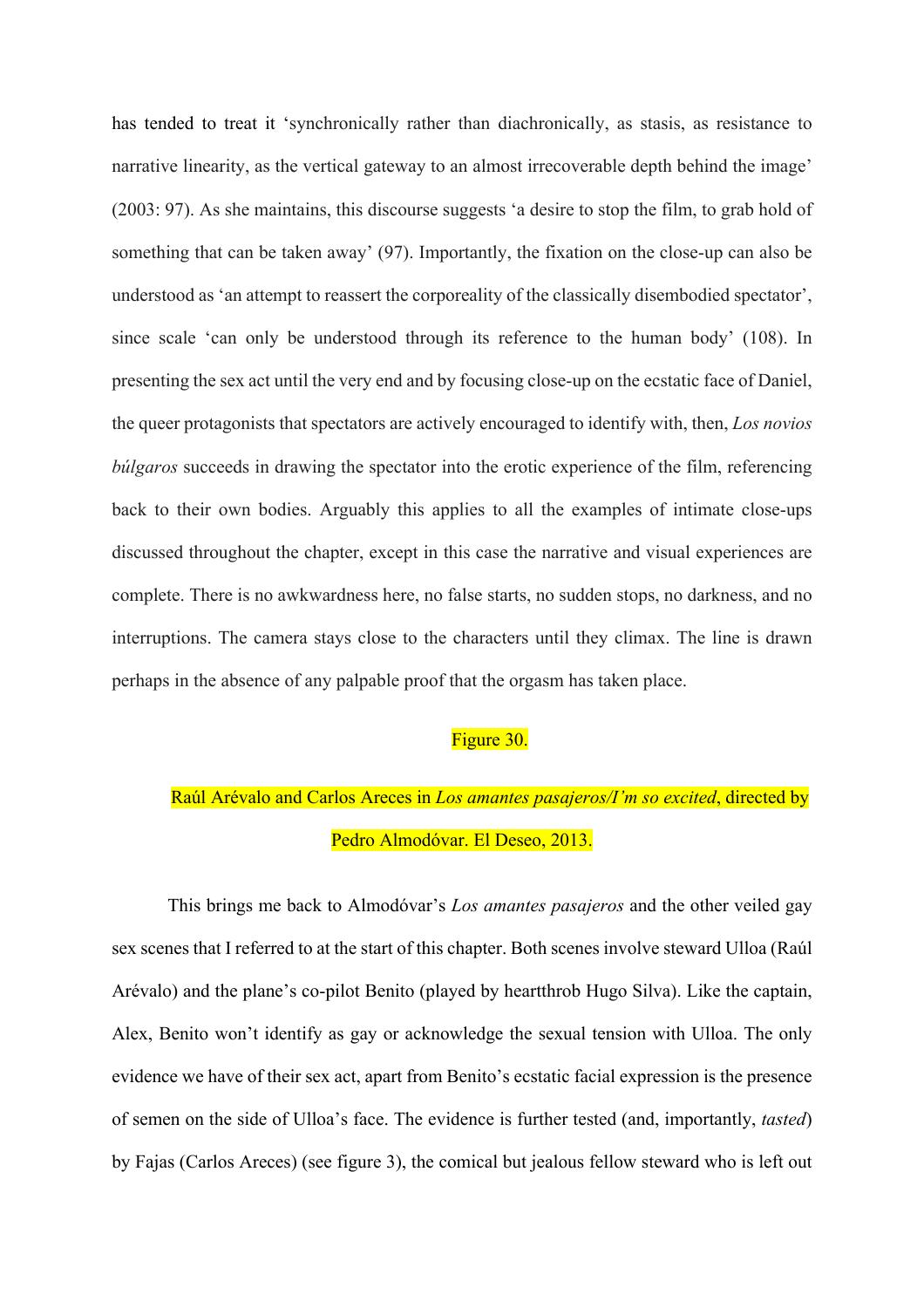of the action, and thus stands in for the film's (queer) spectator. Like the spectator, he wants the palpable proof of the sex act that he hasn't been able to see, one that, like the money shot in porn, satisfies the viewer's desire by substituting 'the relation between the actors [with] the more solitary (and literally disconnected) visual pleasure of the male performer and the male viewer' (Williams 1999: 101). As Jagose explains, there is effectively a contradiction of terms between the desire to represent orgasm and the impossibility and resistance to do it (2013: 28- 34). This resistance to represent the sexual climax is even stronger in scenes between men, which are repeatedly cut short by ellipsis, fades to black, darkness or interruptions by other characters that walk into the scene. It goes without saying that penetrative (or phallic) sex is not the ultimate goal here. There are many other ways in which sex between men, or any type of sex, can be satisfying and complete. The problem lies in that the majority of the examples discussed make an issue out of penetrative sex only to then stop the lovers in their tracks, often by surprise and sometimes quite aggressively. These examples are quite different, for example, to those that Williams, citing Bersani, refers to as 'an itch that does not seek to be scratched' (2008: 14). I also take Krzywinska's point that the ellipse has the potential to let the viewer 'project into the gap their own personally tailored fantasy' (2006: 29). As I hope to have shown, however, many of these sex scenes do not exactly encourage identification or personalised fantasies. This is where *Los amantes pasajeros* is quite different. In touching, smelling and tasting the evidence of the orgasm that was hidden from view, Fajas is preparing the spectator for the film's haptic and affective climax, one that will see the queer spectator finally rejoice in a wonderfully excessive amount of white, frothy stuff. While the homoerotic narrative of the film was always visually evident from the very image of the phallic plane – and, as Levy noted (2015: 115), the very name of the airline, *Península* – the foam path sprayed on the runway in preparation for the emergency landing is particularly suggestive. In the final moments of this film, released internationally as *I'm So Excited,* the foam surrounding the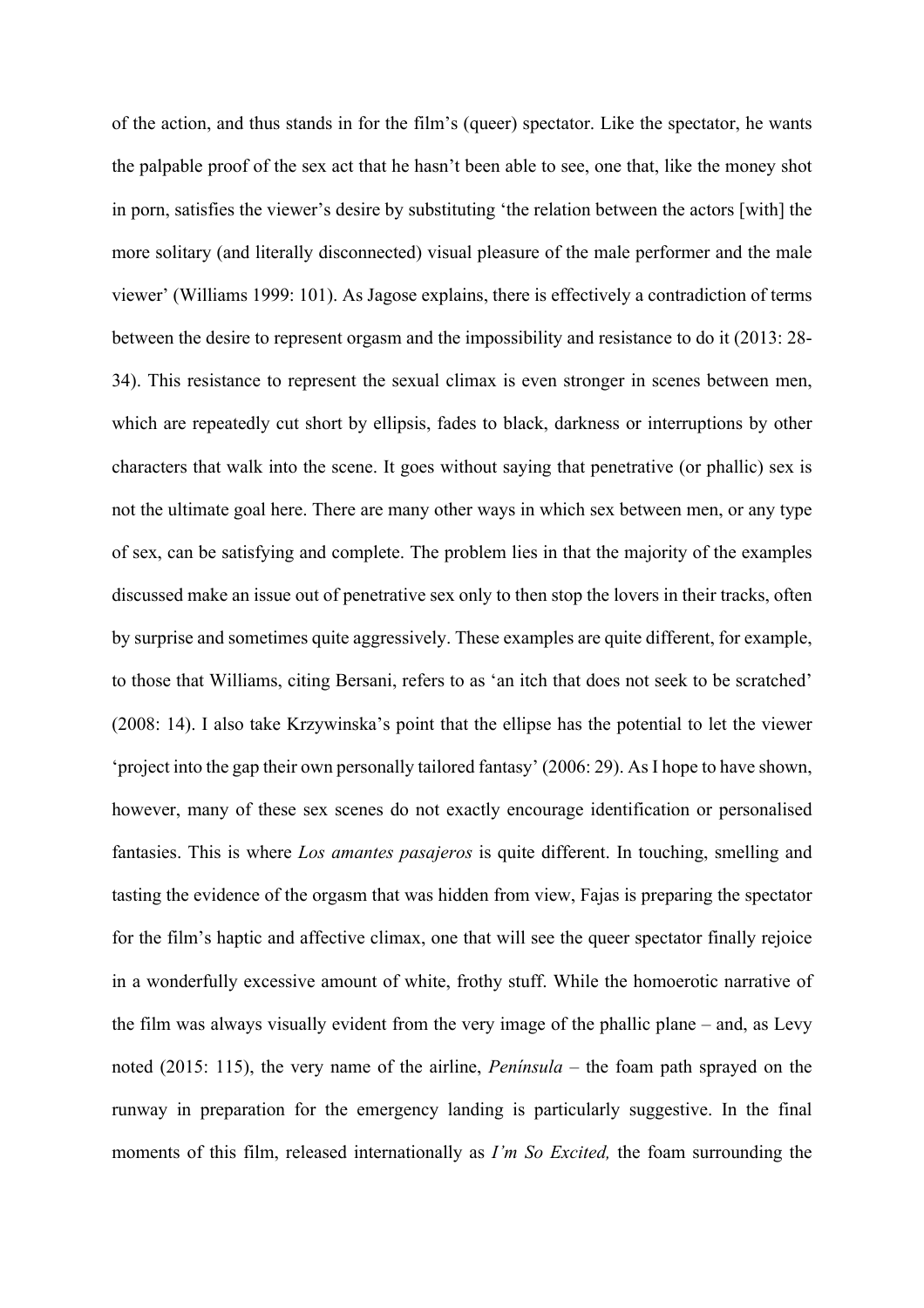phallic plane serves the perhaps contradictory purpose of hiding just another heated sex scene between men while at the same time, at last, giving the queer spectator something to be really excited about.

## **References**

- Allbritton, Dean (2012), 'On Infirm Ground: Masculinity and Memory in *El Mar*', *Post Script. Essays in Film and the Humanities*, 31:3, 58-70.
- Álvarez, Alfeo (2000), 'El enigma de la culpa: la homosexualidad y el cine español 1962- 2000', *International Journal of Iberian Studies* 13:3, 136-47.
- Ballesteros, Isolina (2001), *Cine (ins)urgente: textos fílmicos y contextos culturales de la España postfranquista*. Madrid: Fundamentos.
- Bersani, Leo (2010), *Is the Rectum a Grave? And Other Essays,* Chicago: University of Chicago Press.
- Berzosa, Alberto (2014), *Homoherejías fílmicas: Cine homosexual subversivo en España en los años setenta y ochenta*, Madrid: Brumaria.
- Bourne, Stephen (1996), *Brief Encounters: Lesbians and Gays in British Cinema 1930-1971*, London and New York: Cassell.
- Doane, Mary-Ann (2003), 'The Close-Up: Scale and Detail in the Cinema', *differences: A Journal of Feminist Cultural Studies*, 14: 3 (Fall), 89-111.

Dyer, Richard (1993), *Brief Encounter*, London: BFI.

- Edelman, Lee (1991), 'Seeing Things: Representation, the Scene of Surveillance, and the Spectacle of Gay Male Sex', in Diana Fuss (ed.). *Inside/Out. Lesbian Theories, Gay Theories*, New York and London: Routledge, pp. 93-116.
- Edelman, Lee (2004), *No Future: Queer Theory and the Death Drive*, Durham and London: Duke University Press.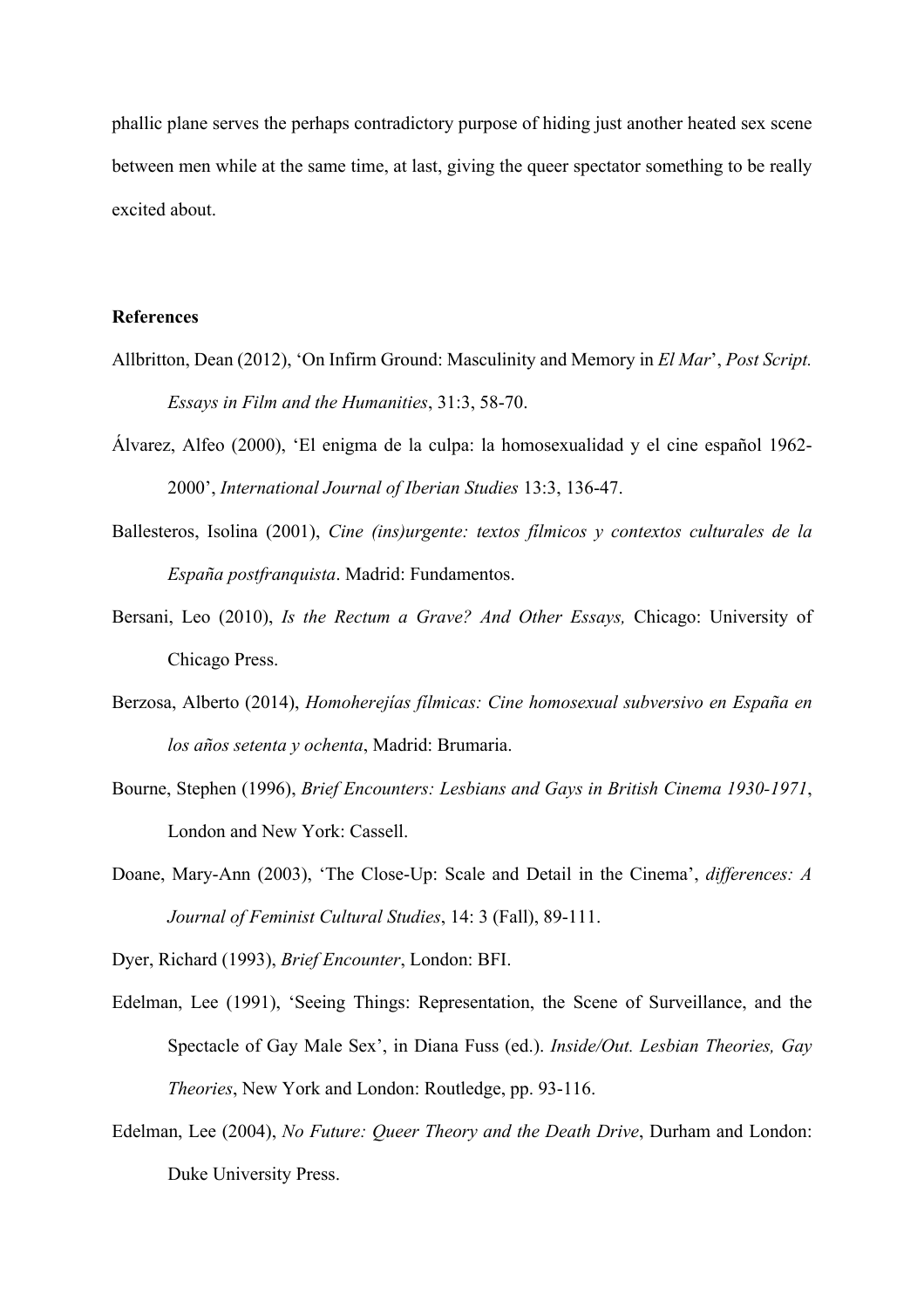- Ellis, Robert Richmond (2010), 'Spanish Constitutional Democracy and Cinematic Representations of Queer Sexuality, or, Saving the Family: *Los novios búlgaros*, *Reinas*  and *Fuera de carta*', *Revista canadiense de estudios hispánicos*, 35: 1 (Otoño), 67-80.
- Fouz-Hernández, Santiago (2015), 'La mirada homoerótica en el cine de Ventura Pons. De Ocaña a Ignasi M', in Andrés Lema-Hincapié and Conxita Domènech (eds), *Ventura Pons: Una mirada excepcional desde el cine catalán*, Frankfurt and Madrid: Vervuert/Iberoamericana, pp. 304-327.
- Fouz-Hernández, Santiago and Alfredo Martínez-Expósito (2007), *Live Flesh: The Male Body in Contemporary Spanish Cinema*, London and New York: I. B. Tauris.
- Fouz-Hernández, Santiago and Chris Perriam (2000), 'Beyond Almodóvar: 'Homosexuality' in Spanish Cinema of the 1990s' in David Alderson and Linda Anderson (eds), *Territories of Desire in Queer Culture: Refiguring Contemporary Boundaries*. Manchester and New York: Manchester University Press, pp. 96-111.
- Gras-Velázquez (2013) *Representations of Gay Men in Contemporary Spanish Cinema* (PhD thesis), Durham University.
- Gutiérrez-Albilla, Julián Daniel (2013b), 'Scratching the Past on the Surface of the Skin: Embodied Intersubjectivity, Prosthetic Memory, and Witnessing in Almodóvar's *La mala educación*', in Marvin D'Lugo and Kathleen M. Vernon (eds), *A Companion to Pedro Almodóvar*, Malden, MA, Oxford and Chichester: Wiley-Blackwell, pp. 322- 344.

Halberstam, J. (2011), *The Queer Art of Failure*, Durham and London: Duke University Press.

Hocquenghem, Guy (1993), *Homosexual Desire*, trans. Daniella Dangoor, Durham and London: Duke University Press.

Krzywinska, Tanya (2006), *Sex and the Cinema*, London and New York: Wallflower Press.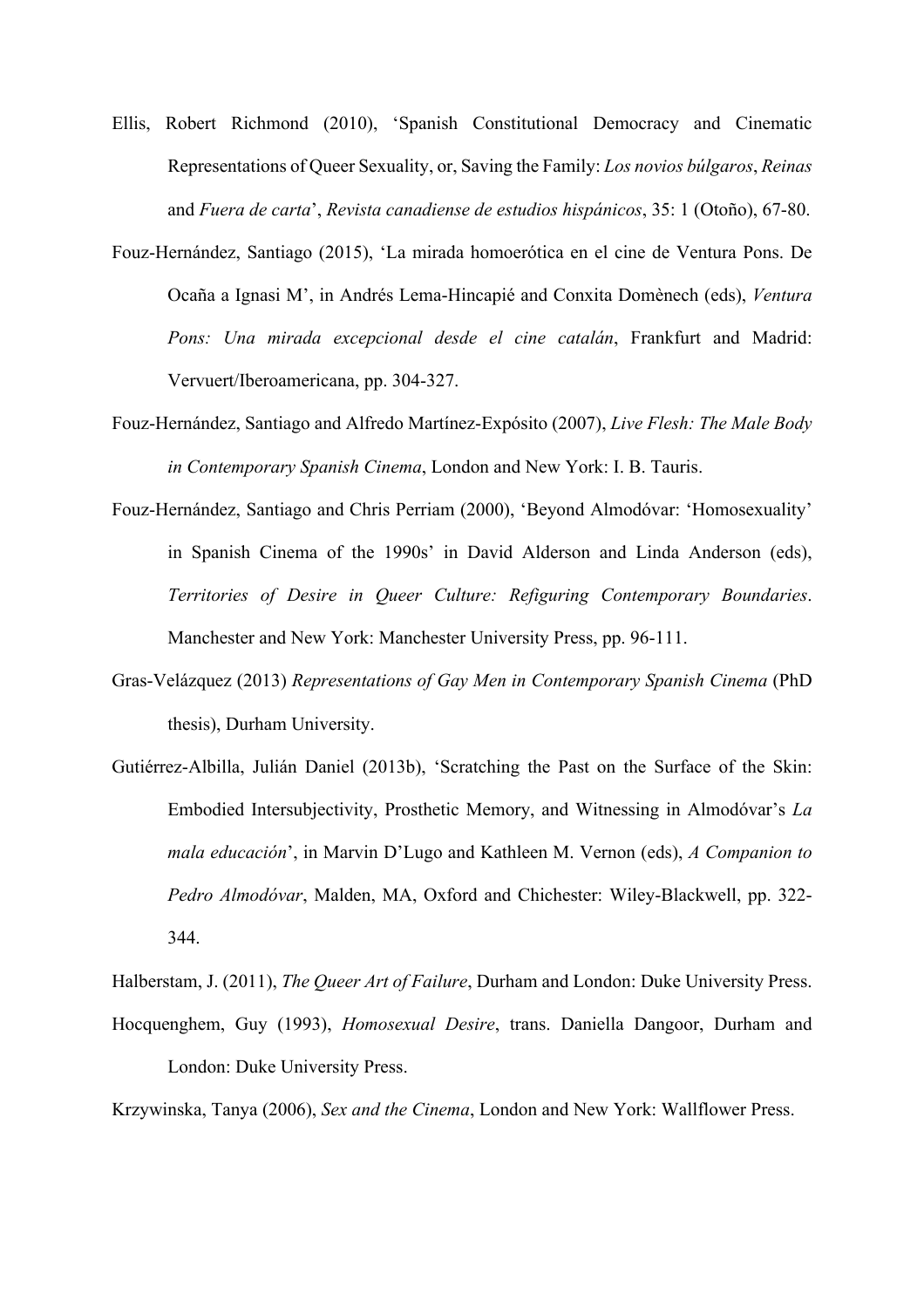Jackson, Earl (1995), *Studies in Gay Male Representation*. Bloomington and Indianapolis: Indiana University Press.

Jagose, Annamarie (2013), *Orgasmology*, Durham and London: Duke University Press.

- Levy, Emanuel (2015), *Gay Directors, Gay Films? Pedro Almodóvar, Terence Davis, Todd Haynes, Gus Van Sant, John Waters*, New York: Columbia University Press.
- Llamas, Ricardo (1995) 'La reconstrucción del cuerpo homosexual en tiempos de Sida' in Ricardo Llamas (ed), *Construyendo Sidentidades. Estudios desde el corazón de una pandemia*, Madrid: Siglo Veintiuno, pp. 153-89.
- Martínez-Expósito, Alfredo (2015), 'Encarnaciones: cuerpo, clase y nación en el cine gay de Eloy de la Iglesia', in Rafael M. Mérida y Jorge Luis Peralta (eds), *Las masculinidades en la transición*, Barcelona and Madrid: Egales, pp. 157-173.
- Melero Salvador, Alejandro (2004), 'New Sexual Politics in the Cinema of the Transition to Democracy: de la Iglesia's *El Diputado*' in Steven Marsh and Parvati Nair (eds), *Gender and Spanish Cinema*, Oxford and New York: Berg, pp. 103-118.
- Melero Salvador, Alejandro (2010), *Placeres ocultos. Gays y lesbianas en el cine español de la transición*, Barcelona: Notorious.
- Melero Salvador, Alejandro (2011), 'Armas para una narrativa del sexo: transgresión y cine "S"', in Manuel Palacio (ed.), *El cine y la transición política en España (1975-1982)*, Madrid: Biblioteca Nueva, pp. 126-144.
- Mira, Alberto (2004), *De Sodoma a Chueca: una historia cultural de la homosexualidad en España en el siglo XX*, Madrid: Egales.
- Murray, Raymond (1996), *Images in the Dark. An Encyclopedia of Gay and Lesbian Film and Video*. New York: Plume.

Perriam, Chris (2013), *Spanish Queer Cinema*, Edinburgh: Edinburgh University Press.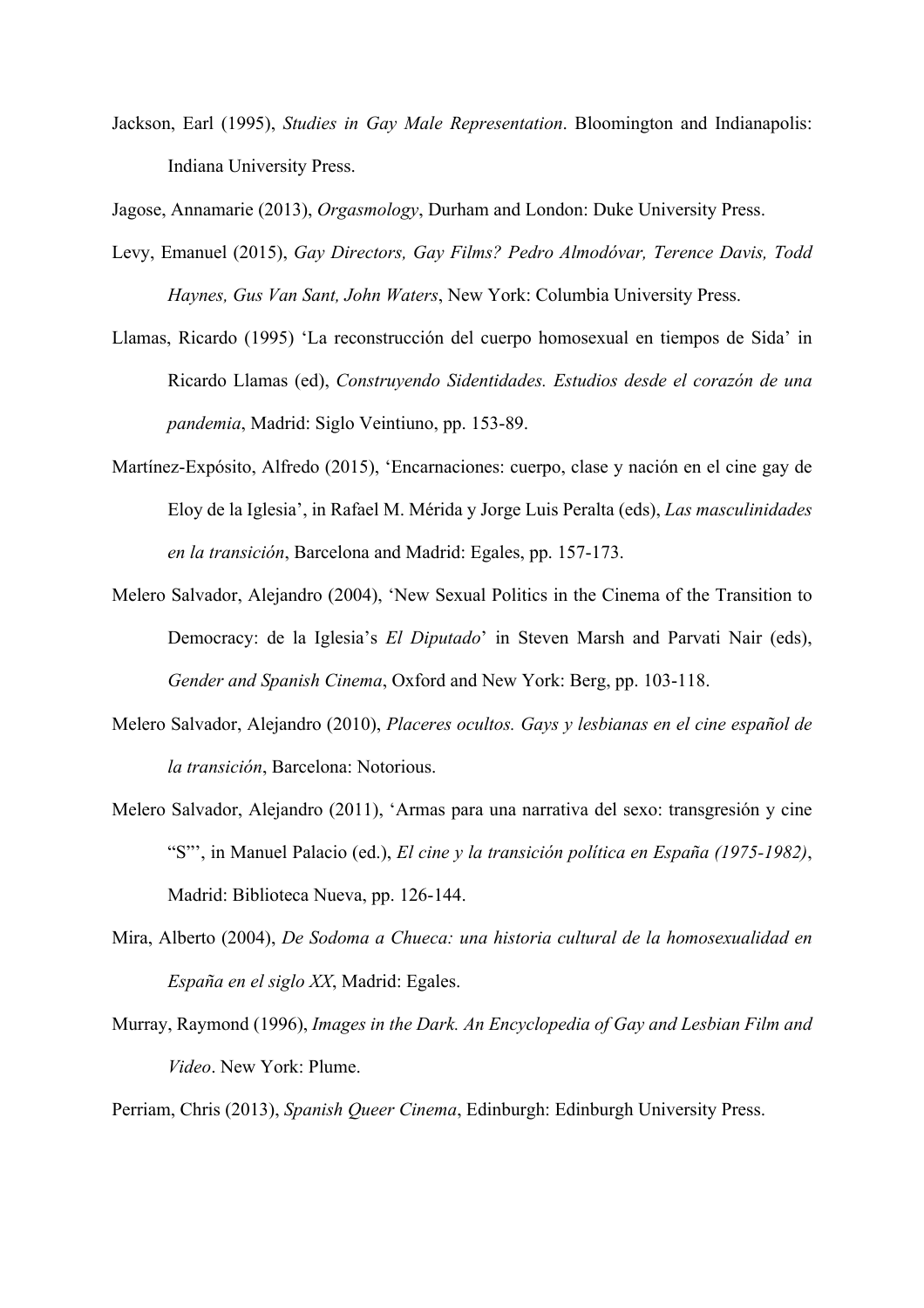- Rancière, Jaques (2011 [2008]), *The Emancipated Spectator*, trans. Gregory Elliot, London and New York: Verso.
- RTVE (2011), 'Versión Española *Segunda Piel*' <http://www.rtve.es/alacarta/videos/version-espanola/version-espanola-segundapiel/1238327/> (last accessed 1 August 2016).
- Russo, Vito (1987 [1981]), *The Celluloid Closet: Homosexuality in the Movies*. New York: Harper & Row.
- Sáez, Javier y Sejo Carrascosa (2011), *Por el culo: políticas anales*, Madrid: Egales,
- Smith, Paul Julian (1992), *Laws of Desire: Questions of Homosexuality in Spanish Writing and Film 1960-1990*, Oxford and New York: Clarendon Press.
- Smith, Paul Julian (1997), 'Pornography, Masculinity, Homosexuality: Almodóvar's *Matador* and *La ley del Deseo*', in Marsha Kinder (ed.), *Refiguring Spain: Cinema, Media, Representation*, pp. 178-95, Durham and London: Duke University Press.
- Tropiano, Stephen (1997), 'Out of the Cinematic Closet: Homosexality in the Films of Eloy de la Iglesia' in Marsha Kinder (ed.), *Refiguring Spain: Cinema/Media/Representation*. Durham, Duke University Press, pp. 157-177.
- Watney, Simon (1987), *Policing Desire: Pornography, AIDS and the Media***,** *Minneapolis: University of Minnesota Press.*
- Williams, Linda (1999), *Hard Core: Power, Pleasure and the 'Frenzy of the Visible'*. Berkeley, Los Angeles and London: University of California Press.
- Williams, Linda (2008), *Screening Sex*, Durham: Duke University Press.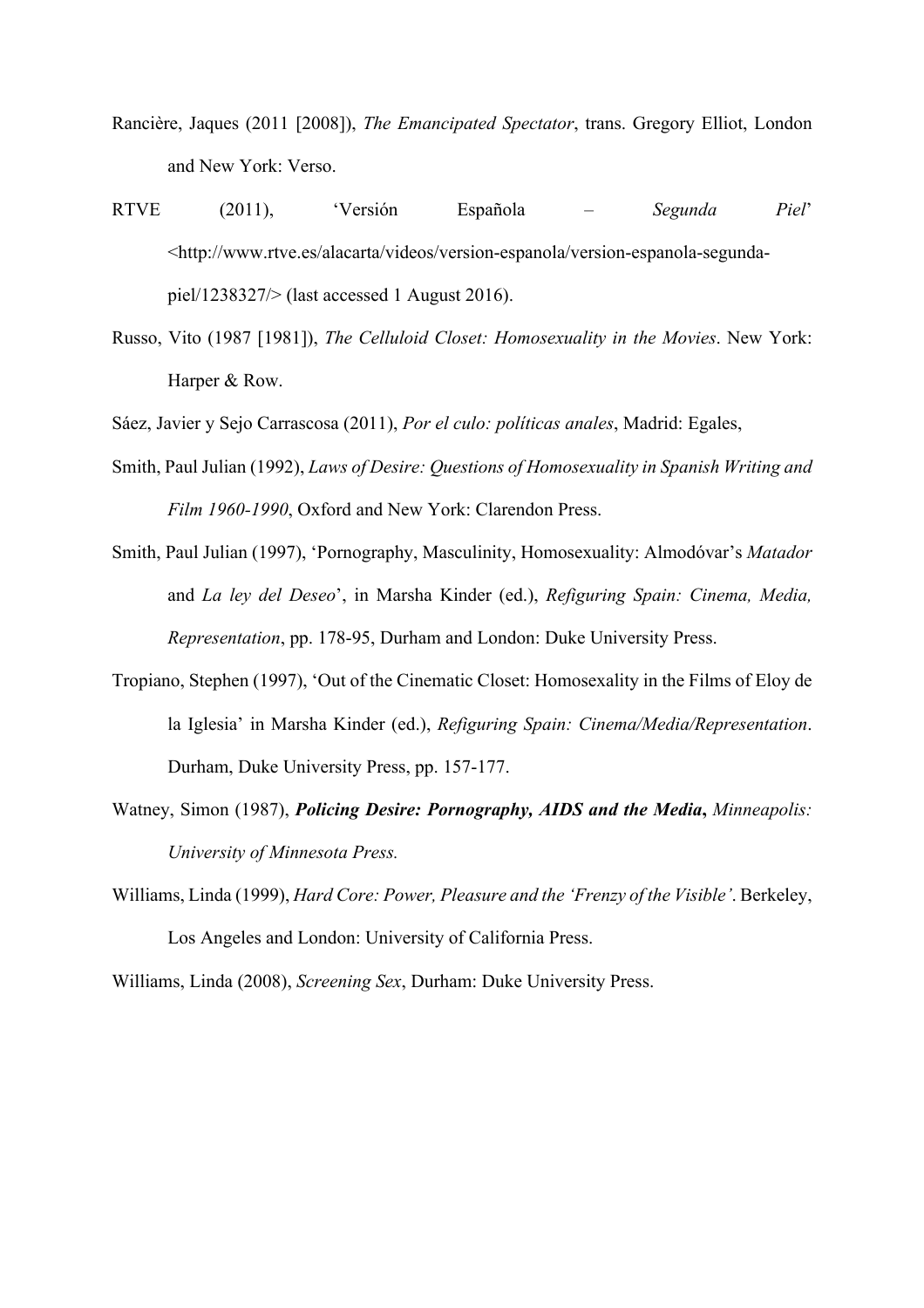#### **Filmography**

*20 centímetros/20 Centimetres*, film, directed by Ramón Salazar. Spain/France: Aligator Producciones, Divine Productions, Estudios Picasso, 2005.

*Brief Encounter*, film, directed by David Lean. United Kingdom: Cineguild, 1945.

*Cachorro/Bear Cub*, film, directed by Miguel Albaladejo. Spain: Hispanocine Producciones Cinematográficas, Star Line TV Productions, 2004.

*Chuecatown/Boystown*, film, directed by Juan Flahn. Spain: Canónigo Films, Filmax, 2006.

- *DiDi Hollywood*, film, directed by Josep Joan Bigas Luna. Spain: Audiovisual Aval SGR, Canal + España, Ciudad de la Luz, El Virigili Films, Generalitat de Catalunya, ICO, ICAA, La Canica Films, Malvarrossa Media, TV3 and TVE, 2010.
- *El diputado/Confessions of a Congressman*, film, directed by Eloy de la Iglesia. Spain: Figaro Films, Ufesa, Prozesa, 1978.

*El mar/The Sea*, film, directed by Agustí Villaronga. Spain: Massa d'Or Productions, 2000.

*El sexo de los ángeles/Angels of Sex*, film, directed by Xavier Villaverde. Spain/Brazil: Ağencia Nacional do Cinema, Audiovisual Aval SGR, Axenimcia Galega das Industrias Culturais (AGADIC), CCFBR Produções, Canal + España, Consorcio Audiovisual de Galicia, Continental Producciones, Dream Team Concept, Generalitat de Catalunya (ICIC), Ibermedia, Instituto de Crédito Oficial, ICAA, TVG, Xunta de Galicia, 2012.

*Fuckbuddies*, film, directed by Juanma Carrillo. Spain: Emociones Produce, 2011.

*Fuckbuddies*, film trailer (for Vimeo On Demand), directed by Juanma Carrillo. Spain: Emociones Produce, 2011. <https://vimeo.com/ondemand/fuckbuddies> (last accessed 28 July 2016).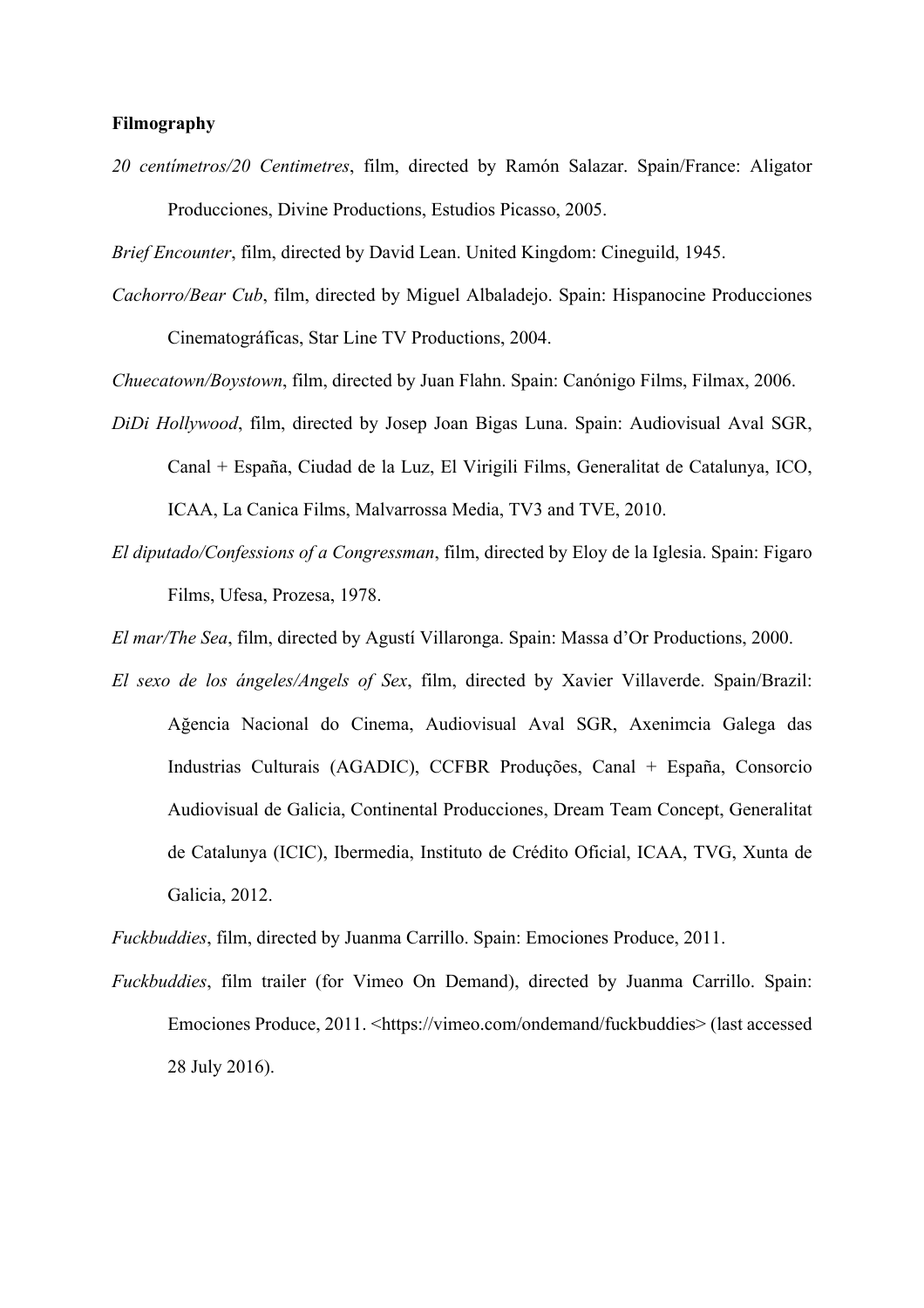- *Historias del Kronen/Stories from the Kronen*, film, directed by Montxo Armendáriz. Spain/France/Germany: Alert Film, Elias Querejeta Producciones Cinematográficas, Victoires Productions, 1995.
- *Jamón, jamón*, film, directed by Josep Joan Bigas Luna. Spain: Lola Films, Ovideo TV S. A., Sogepaq, 1992.
- *Jóvenes viciosas/Horny Girls*, film, directed by Manuel Iglesias. Spain: Jacinto Santos Parras P.C., 1980.
- *Kilómetro 0/Kilometre Zero*, film, directed by Yolanda García Serrano and Juan Luis Iborra. Spain: Cuarteto Producciones Cinematográficas, Media Park, Universal Pictures Spain, 2000.

*Krampack/Nico and Dani*, film, directed by Cesc Gay. Spain: Messidor Films, 2000.

- *La ley del deseo/Law of Desire*, film, directed by Pedro Almodóvar. Spain: El Deseo, Laurenfilm, 1987.
- *La mala educación/Bad* Education, film, directed by Pedro Almodóvar. Spain: El Deseo, Canal + España, TVE, 2004.
- *Laberinto de pasiones/Labyrinths of Passion*, film, directed by Pedro Almodóvar. Spain: Alphabille, S. A., 1982.
- *Los amantes pasajeros/I'm so excited*, film, directed by Pedro Almodóvar. Spain: El Deseo, 2013.
- *Los novios búlgaros/Bulgarian Lovers*, film, directed by Eloy de la Iglesia. Spain: Altube Filmeak, Conexión Sur, Creativos Asociados de Radio y Televisión, TVE, 2003.
- *Los placeres ocultos/Hidden Pleasures*, film, directed by Eloy de la Iglesia. Spain: Aloborada P. C., 1977.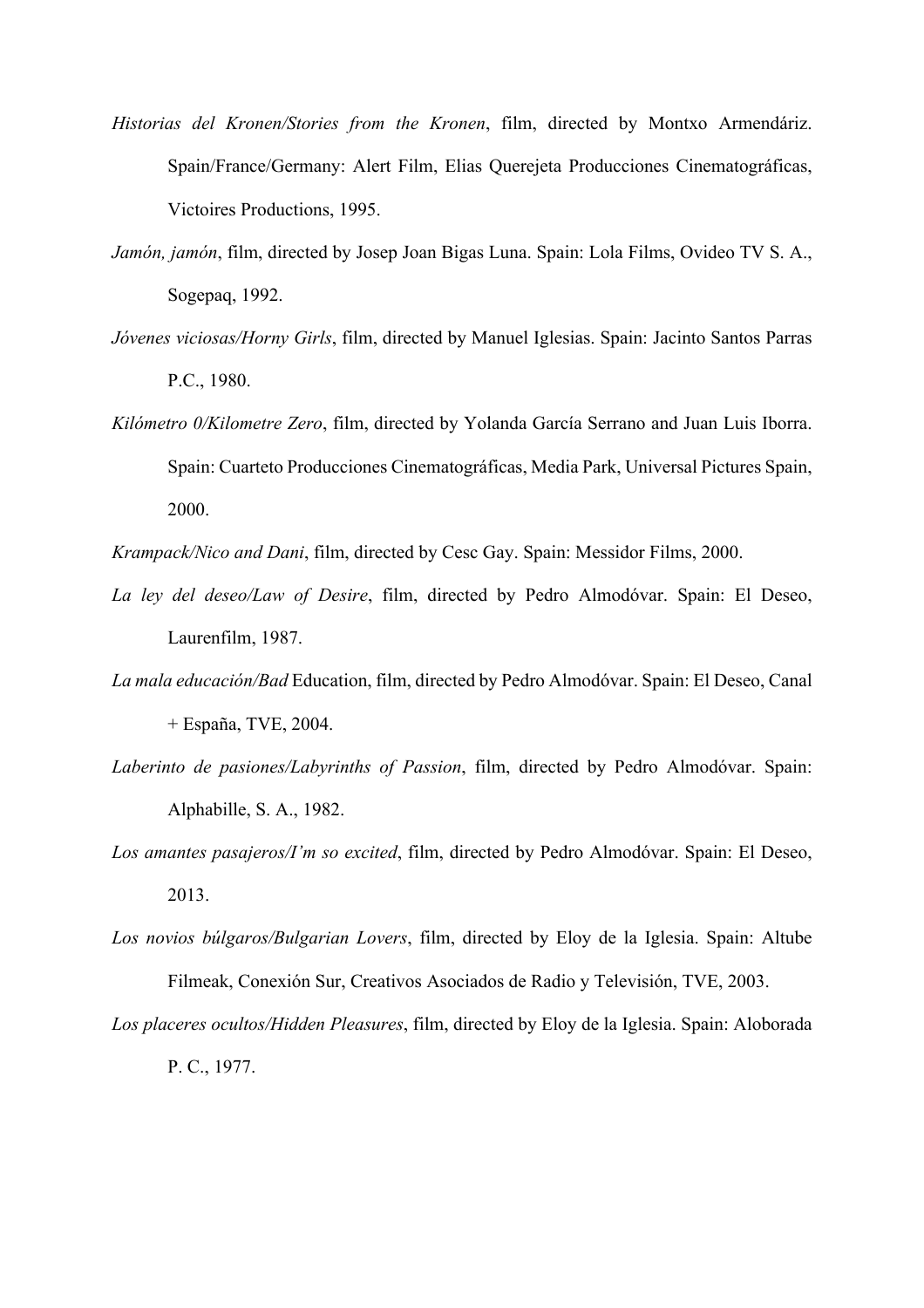- *Más que amor frenesí/Not Love, Just Frenzy*, film, directed by Albacete, Bardem, Menkes. Spain: Canal + España, Fernando Colomo Producciones Cinematográficas S.L., Películas Frenéticas, TVE, 1996.
- *Mentiras y gordas/Sex, Party and Lies*, film, directed by Albacete and Menkes. Spain: Agrupación de cine 001, Castafiori Films, Tornasol Films, 2009.
- *Perdona bonita, pero Lucas me quería a mi/Excuse me, Darling, but Lucas Loved Me*, film, directed by Dunia Ayaso and Felix Sabroso. Spain: Canal + España, Cristal Producciones Cinematográficas, S.A., Sogetel, Sogepaq, 1997.
- *Reinas*/*Queens*, film, directed by Manuel Gómez Pereira. Spain/Netherlands/Italy: Warner Bros Films de España, 2005.
- *Segunda Piel/Second Skin*, film, directed by Gerardo Vera. Spain: Antena 3 Televisión, Lolafilms, Vía Digital, 1999.

 

<sup>&</sup>lt;sup>1</sup> See chapter 8 of Fouz-Hernández and Martínez Expósito (2007).

<sup>&</sup>lt;sup>2</sup> I would like to thank my colleagues Alfredo Martínez-Expósito (Univeristy of Melbourne) and Fiona Noble (Durham) for their constructive comments and suggestions on an earlier version of this chapter.

 $3$  Tropiano (1997) explores the work of de la Iglesia from that perspective. I have studied this and other aspects of the homoerotic gaze in the work of Pons elsewhere (see Fouz-Hernández 2015).

<sup>&</sup>lt;sup>4</sup> I am very aware of the problematic issue of terminology surrounding the 'gay', 'homosexual', 'queer' and 'LGBT' labels and of the importance of not using them interchangeably. In this chapter I will be mostly talk about 'sex between men' to refer literally to sex acts between two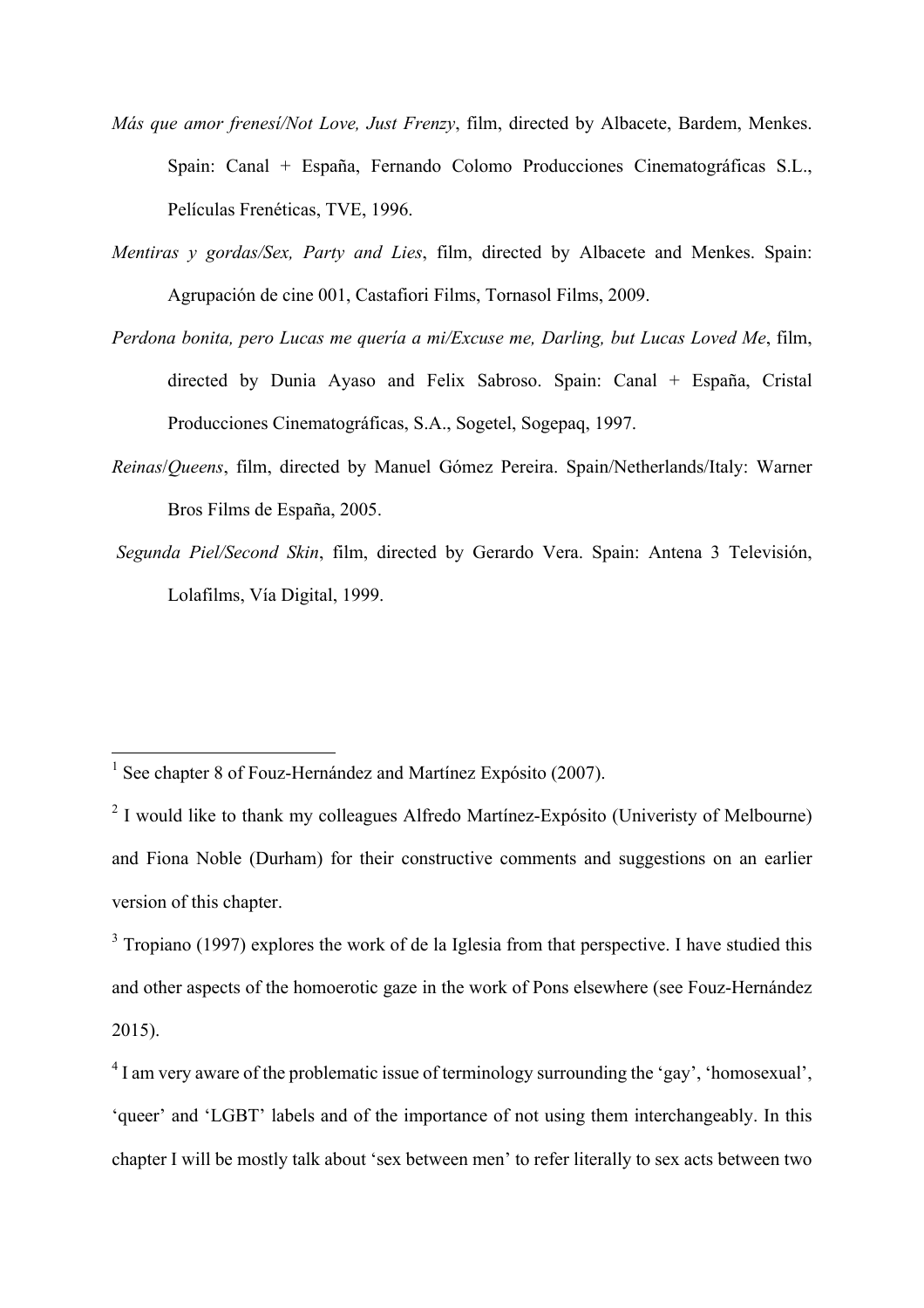male characters on the screen, regardless of whether or not they may identify as 'gay'. Some of these characters may potentially identify (or may be perceived) as queer, gay, bisexual or even heterosexual. While identity politics is not the main concern of this chapter, it does affect the argument about spectatorship and identification. I will make this as clear as possible in the relevant passages.

<u> 1989 - Jan Sarajević, politički predsjednik i politički predsjednik i politički politički politički političk</u>

 $<sup>5</sup>$  This and next section's titles are references (and homages) to Bourne's (1996) history of</sup> lesbians and gays in British Cinema (1930-1971) – itself entitled after David Lean's famous film *Brief Encounter* (1945) – and to the first encyclopedia of gay and lesbian film and video, *Images in the Dark* (Murray 1996) respectively. Much has been written about the gay and camp sensibilities of Lean's heterosexual narrative (see, for example, Dyer (1993)), an argument partly based on the sexuality of the film's writer, Noel Coward. Bourne's book adopts the title to refer precisely to the 'wink-and-you-miss-it' nature of same-sex desire in the history of British cinema (and perhaps also to the format of the book, that deals briefly with key relevant films and names of the period studied). Here the section title refers to the length of sexual encounters between men in some classic examples in Spanish cinema. The section 'Images in the Dark' refers to the fact that in many cases these encounters are obscured by literal darkness – as well as fades to black.

<sup>6</sup> Melero Salvador has noted how at the time of its release some critics perceived *El diputado* film as 'pornographic' – a perception that, as he also writes, would be possibly unthinkable for present-day audiences (2011: 136).

<sup>7</sup> As Paul Julian Smith explains, the power balance is reversed by the end of the film, when Diego will be forced to obey Antonio (1997: 187).

<sup>8</sup> In contrast, the visual narrative of this film culminates with explicit home video footage of the death – by enforced alcohol intoxication – of Pedro (Aitor Merino), a character bullied on